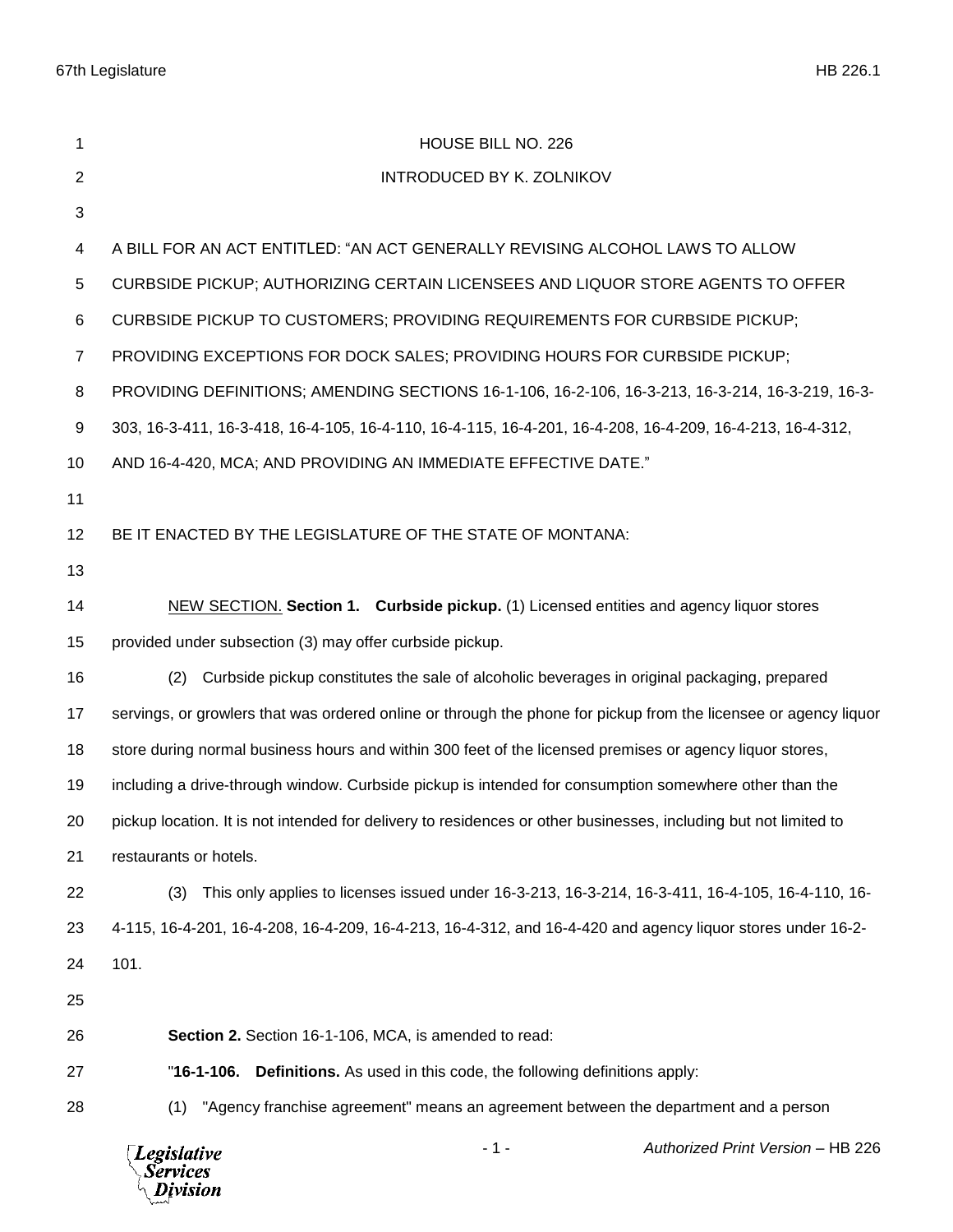| 1              | appointed to sell liquor and table wine as a commission merchant rather than as an employee.                          |
|----------------|-----------------------------------------------------------------------------------------------------------------------|
| 2              | "Agency liquor store" means a store operated under an agency franchise agreement in<br>(2)                            |
| 3              | accordance with this code for the purpose of selling liquor at either the posted or the retail price for off-premises |
| 4              | consumption.                                                                                                          |
| 5              | "Alcohol" means ethyl alcohol, also called ethanol, or the hydrated oxide of ethyl.<br>(3)                            |
| 6              | "Alcoholic beverage" means a compound produced and sold for human consumption as a drink<br>(4)                       |
| $\overline{7}$ | that contains more than 0.5% of alcohol by volume.                                                                    |
| 8              | (a) "Beer" means:<br>(5)                                                                                              |
| 9              | a malt beverage containing not more than 8.75% of alcohol by volume; or<br>(i)                                        |
| 10             | an alcoholic beverage containing not more than 14% alcohol by volume:<br>(ii)                                         |
| 11             | that is made by the alcoholic fermentation of an infusion or decoction, or a combination of both, in<br>(A)           |
| 12             | potable brewing water, of malted cereal grain; and                                                                    |
| 13             | in which the sugars used for fermentation of the alcoholic beverage are at least 75% derived from<br>(B)              |
| 14             | malted cereal grain measured as a percentage of the total dry weight of the fermentable ingredients.                  |
| 15             | The term does not include a caffeinated or stimulant-enhanced malt beverage.<br>(b)                                   |
| 16             | (6)<br>"Beer importer" means a person other than a brewer who imports malt beverages.                                 |
| 17             | "Brewer" means a person who produces malt beverages.<br>(7)                                                           |
| 18             | "Caffeinated or stimulant-enhanced malt beverage" means:<br>(8)                                                       |
| 19             | a beverage:<br>(a)                                                                                                    |
| 20             | (i) that is fermented in a manner similar to beer and from which some or all of the fermented alcohol                 |
| 21             | has been removed and replaced with distilled ethyl alcohol;                                                           |
| 22             | (ii) that contains at least 0.5% of alcohol by volume;                                                                |
| 23             | (iii) that is treated by processing, filtration, or another method of manufacture that is not generally               |
| 24             | recognized as a traditional process in the production of beer as described in 27 CFR 25.55; and                       |
| 25             | (iv) to which is added caffeine or other stimulants, including but not limited to guarana, ginseng, and               |
| 26             | taurine; or                                                                                                           |
| 27             | a beverage:<br>(b)                                                                                                    |
| 28             | that contains at least 0.5% of alcohol by volume;<br>(i)                                                              |
|                |                                                                                                                       |

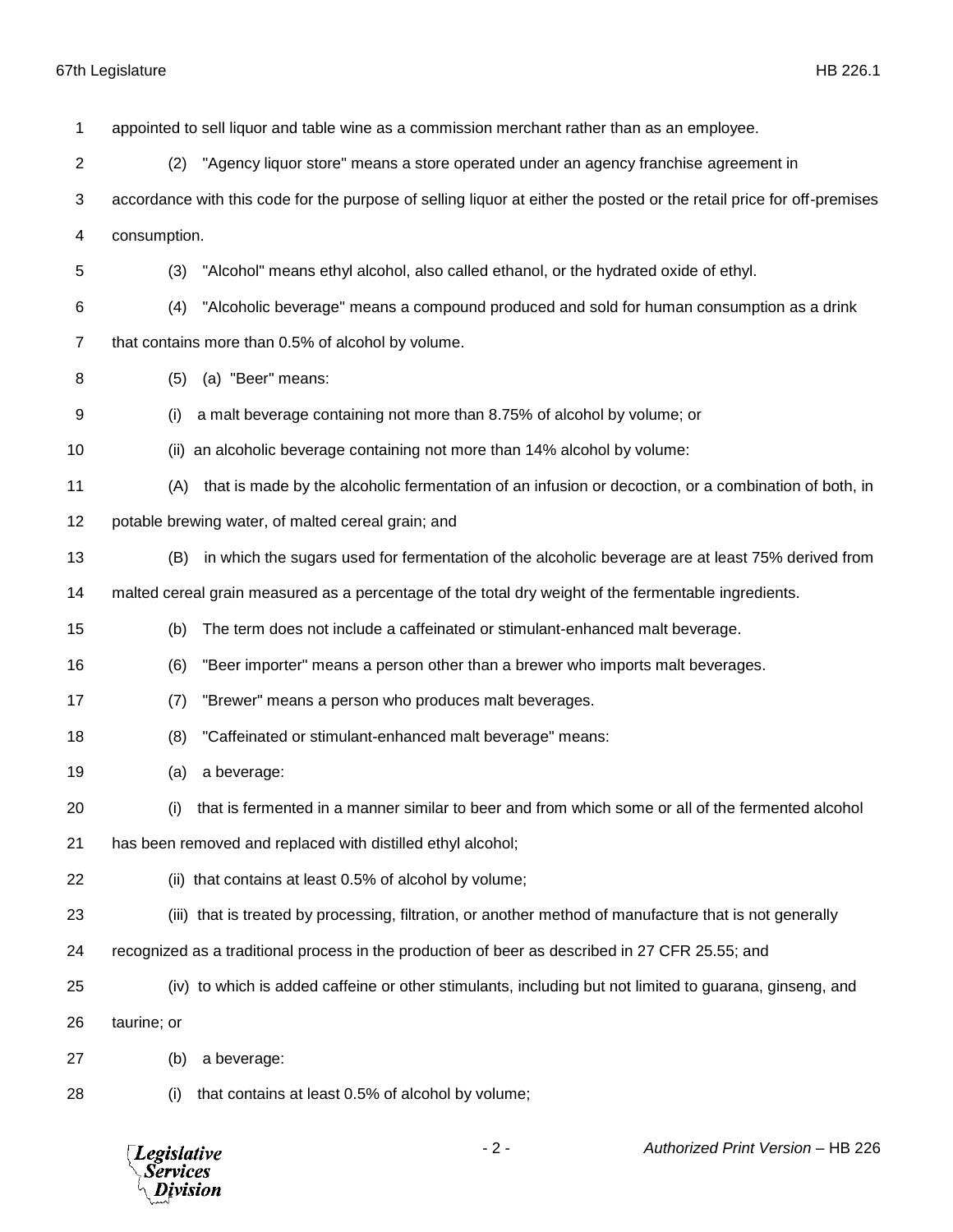| 1              | (ii) that is treated by processing, filtration, or another method of manufacture that is not generally            |
|----------------|-------------------------------------------------------------------------------------------------------------------|
| $\overline{2}$ | recognized as a traditional process in the production of beer as described in 27 CFR 25.55;                       |
| 3              | (iii) to which is added a flavor or other ingredient containing alcohol, except for a hop extract;                |
| 4              | (iv) to which is added caffeine or other stimulants, including but not limited to guarana, ginseng, and           |
| 5              | taurine;                                                                                                          |
| 6              | for which the producer is required to file a formula for approval with the United States alcohol and<br>(v)       |
| $\overline{7}$ | tobacco tax and trade bureau pursuant to 27 CFR 25.55; and                                                        |
| 8              | (vi) that is not exempt pursuant to 27 CFR 25.55(f).                                                              |
| 9              | "Community" means:<br>(9)                                                                                         |
| 10             | in an incorporated city or town, the area within the incorporated city or town boundaries;<br>(a)                 |
| 11             | in an unincorporated city or area, the area identified by the federal bureau of the census as a<br>(b)            |
| 12             | community for census purposes; and                                                                                |
| 13             | in a consolidated local government, the area of the consolidated local government not otherwise<br>(c)            |
| 14             | incorporated.                                                                                                     |
| 15             | (10) "Concessionaire" means an entity that has a concession agreement with a licensed entity.                     |
| 16             | (11) "Curbside pickup" means the sale of alcoholic beverages that meets the requirements of [section              |
| 17             | 1]                                                                                                                |
| 18             | (11) (12) "Department" means the department of revenue, unless otherwise specified, and includes the              |
| 19             | department of justice with respect to receiving and processing, but not granting or denying, an application under |
| 20             | a contract entered into under 16-1-302.                                                                           |
| 21             | (12)(13) "Growler" means any refillable, resealable fillable, sealable container complying with federal           |
| 22             | law.                                                                                                              |
| 23             | (13)(14) "Hard cider" means an alcoholic beverage that is made from the alcoholic fermentation of the             |
| 24             | juices of apples or pears and that contains not less than 0.5% of alcohol by volume and not more than 6.9% of     |
| 25             | alcohol by volume, including but not limited to flavored, sparkling, or carbonated cider.                         |
| 26             | $(14)(15)$ "Immediate family" means a spouse, dependent children, or dependent parents.                           |
| 27             | (16) "Import" means to transfer beer or table wine from outside the state of Montana into the state               |
| 28             | of Montana.                                                                                                       |

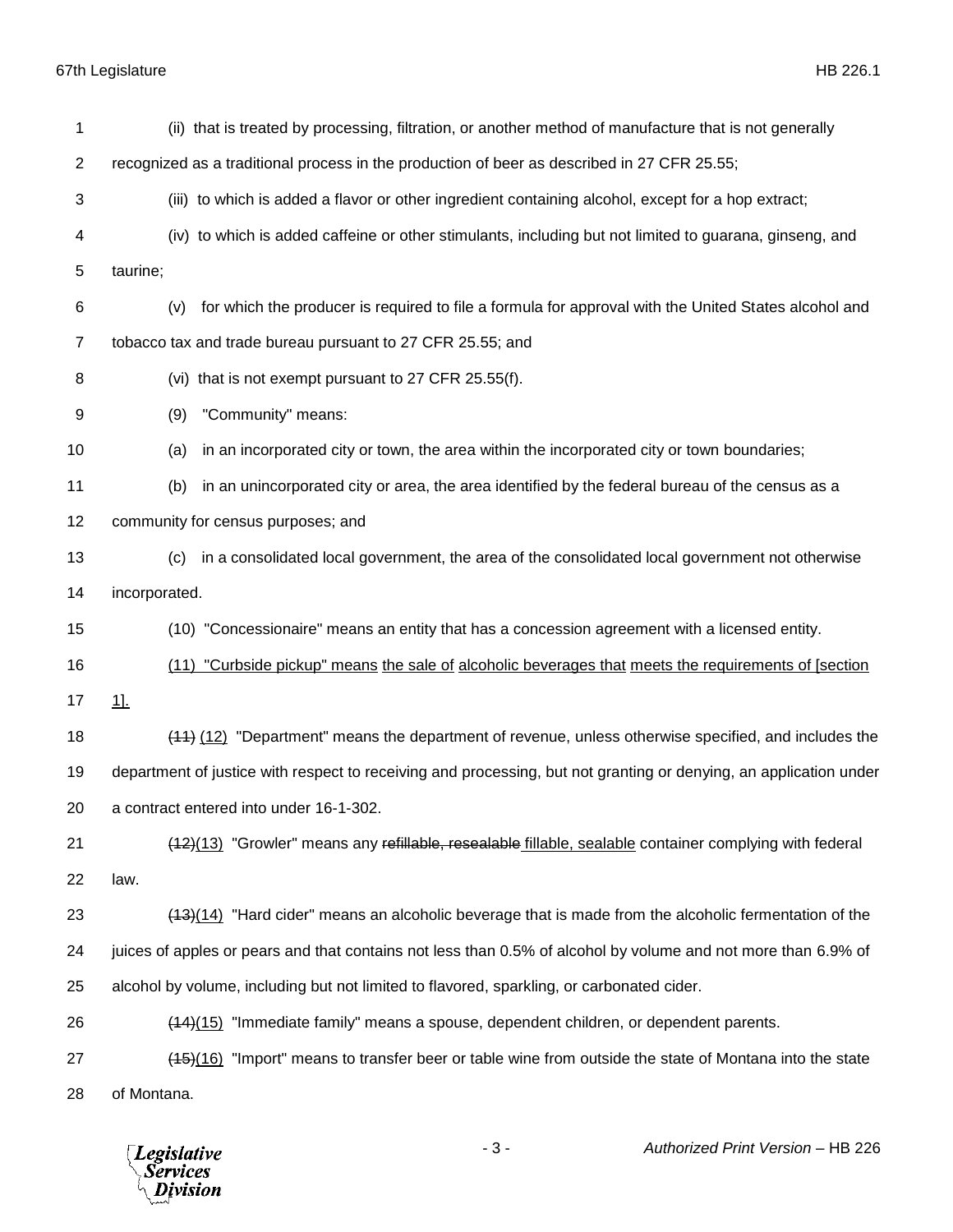(16)(17) "Liquor" means an alcoholic beverage except beer and table wine. The term includes a caffeinated or stimulant-enhanced malt beverage. (17)(18) "Malt beverage" means an alcoholic beverage made by the fermentation of an infusion or decoction, or a combination of both, in potable brewing water, of malted barley with or without hops or their parts or their products and with or without other malted cereals and with or without the addition of unmalted or prepared cereals, other carbohydrates, or products prepared from carbohydrates and with or without other wholesome products suitable for human food consumption. (19) (a) "Original package" means the sealed container in which a manufacturer packages its product for retail sale. (b) The term includes: 11 (i) bottles; (ii) cans; and (iii) kegs. (18)(20) "Package" means a container or receptacle used for holding an alcoholic beverage. (19)(21) "Posted price" means the wholesale price of liquor for sale to persons who hold liquor licenses as fixed and determined by the department and in addition an excise and license tax as provided in this code. 17 In the case of sacramental wine sold in agency liquor stores, the wholesale price may not exceed the sum of the department's cost to acquire the sacramental wine, the department's current freight rate to agency liquor stores, and a 20% markup. (22) "Prepared serving" means a container of alcoholic beverages, filled at the time of sale and sealed with a lid, for consumption at a place other than the licensee's premises. 22 (20)(23) "Proof gallon" means a U.S. gallon of liquor at 60 degrees on the Fahrenheit scale that contains 50% of alcohol by volume.  $(24)(24)$  "Public place" means a place, building, or conveyance to which the public has or may be permitted to have access and any place of public resort. 26 (22)(25) "Retail price" means the price established by an agent for the sale of liquor to persons who do not hold liquor licenses. The retail price may not be less than the department's posted price. 28 (23)(26) "Rules" means rules adopted by the department or the department of justice pursuant to this

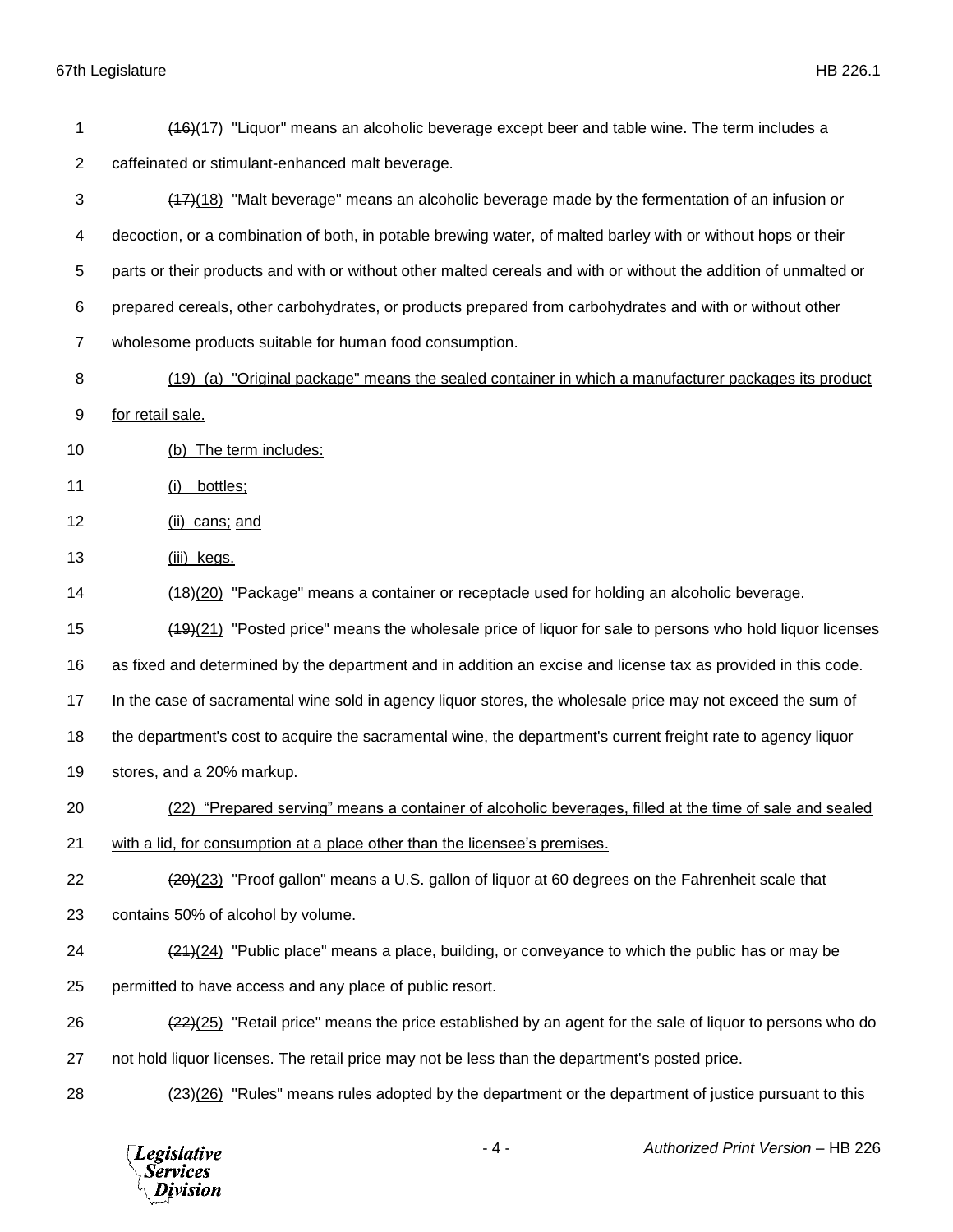code.

 (24)(27) "Sacramental wine" means wine that contains more than 0.5% but not more than 24% of alcohol by volume that is manufactured and sold exclusively for use as sacramental wine or for other religious purposes.

 $\frac{(25)}{(28)}$  "Special event", as it relates to an application for a beer and wine special permit, means a short, infrequent, out-of-the-ordinary occurrence, such as a picnic, fair, reception, or sporting contest.

 (26)(29) "State liquor warehouse" means a building owned or under control of the department for the purpose of receiving, storing, transporting, or selling alcoholic beverages to agency liquor stores.

9 (27)(30) "Storage depot" means a building or structure owned or operated by a brewer at any point in the state of Montana off and away from the premises of a brewery, which building or structure is equipped with refrigeration or cooling apparatus for the storage of beer and from which a brewer may sell or distribute beer as permitted by this code.

13 (28)(31) "Subwarehouse" means a building or structure owned or operated by a licensed beer wholesaler or table wine distributor, located at a site in Montana other than the site of the beer wholesaler's or table wine distributor's warehouse or principal place of business, and used for the receiving, storage, and distribution of beer or table wine as permitted by this code.

17  $(29)(32)$  "Table wine" means wine that contains not more than 16% of alcohol by volume and includes cider.

 (30)(33) "Table wine distributor" means a person importing into or purchasing in Montana table wine or sacramental wine for sale or resale to retailers licensed in Montana.

 (31)(34) "Warehouse" means a building or structure located in Montana that is owned or operated by a licensed beer wholesaler or table wine distributor for the receiving, storage, and distribution of beer or table wine as permitted by this code.

24 (32)(35) "Wine" means an alcoholic beverage made from or containing the normal alcoholic fermentation of the juice of sound, ripe fruit or other agricultural products without addition or abstraction, except as may occur in the usual cellar treatment of clarifying and aging, and that contains more than 0.5% but not more than 24% of alcohol by volume. Wine may be ameliorated to correct natural deficiencies, sweetened, and fortified in accordance with applicable federal regulations and the customs and practices of the industry. Other

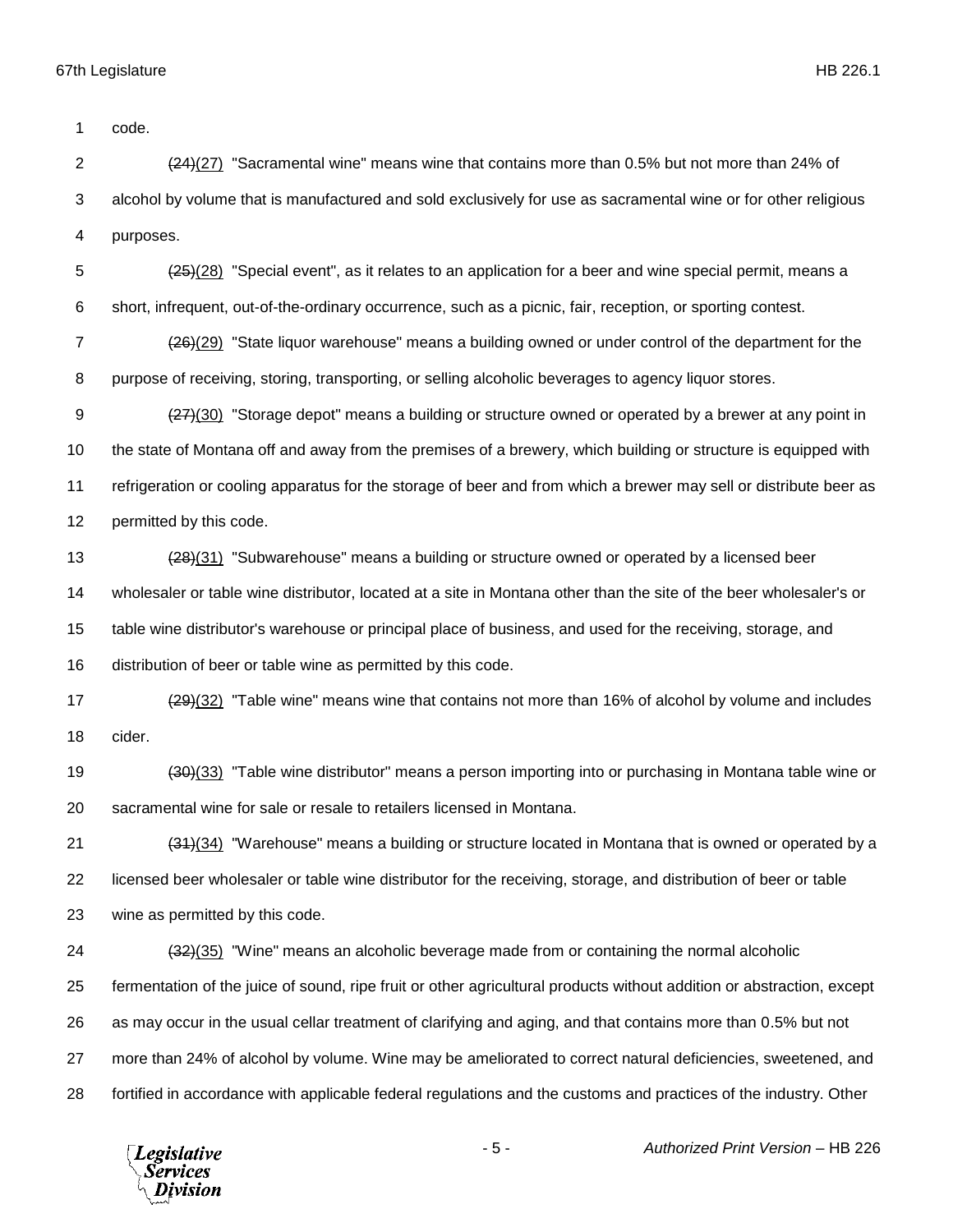- alcoholic beverages not defined in this subsection but made in the manner of wine and labeled and sold as wine in accordance with federal regulations are also wine." **Section 3.** Section 16-2-106, MCA, is amended to read: "**16-2-106. Sales by agent.** A liquor store agent may sell to any person any liquor and table wine that the person is entitled to purchase in conformity with the provisions of this code and the rules implementing this code. An agent may, under the terms and conditions that the agent establishes, deliver liquor and table wine purchased from the agent's agency liquor store. An agent may sell liquor through curbside pickup in original packaging." **Section 4.** Section 16-3-213, MCA, is amended to read: "**16-3-213. Brewers or beer importers not to retail beer -- small brewery exceptions.** (1) Except as provided for small breweries in subsection (2), it is unlawful for any brewer or breweries or beer importer to have or own any permit to sell or retail beer at any place or premises. It is the intention of this section to prohibit brewers and beer importers from engaging in the retail sale of beer. This section does not prohibit breweries from selling and delivering beer manufactured by them, in original packages, at either wholesale or retail. (2) (a) For the purposes of this section, a "small brewery" is a brewery that has an annual nationwide production of not less than 100 barrels or more than 60,000 barrels, including: (i) the production of all affiliated manufacturers; and (ii) beer purchased from any other beer producer to be sold by the brewery. (b) A small brewery may, at one location for each brewery license and at no more than three locations including affiliated manufacturers, provide samples of beer that were brewed and fermented on the premises in a sample room located on the licensed premises. The samples may be provided with or without charge
- between the hours of 10 a.m. and 8 p.m. No more than 48 ounces of malt beverage may be sold or given to
- each individual customer during a business day for consumption on the premises or in prepared servings

through curbside pickup, provided that the 48-ounce limit may not in any way limit a small brewery's sales as

- provided in 16-3-214(1)(a)(iii). No more than 2,000 barrels may be provided annually for on-premises
- consumption including all affiliated manufacturers.

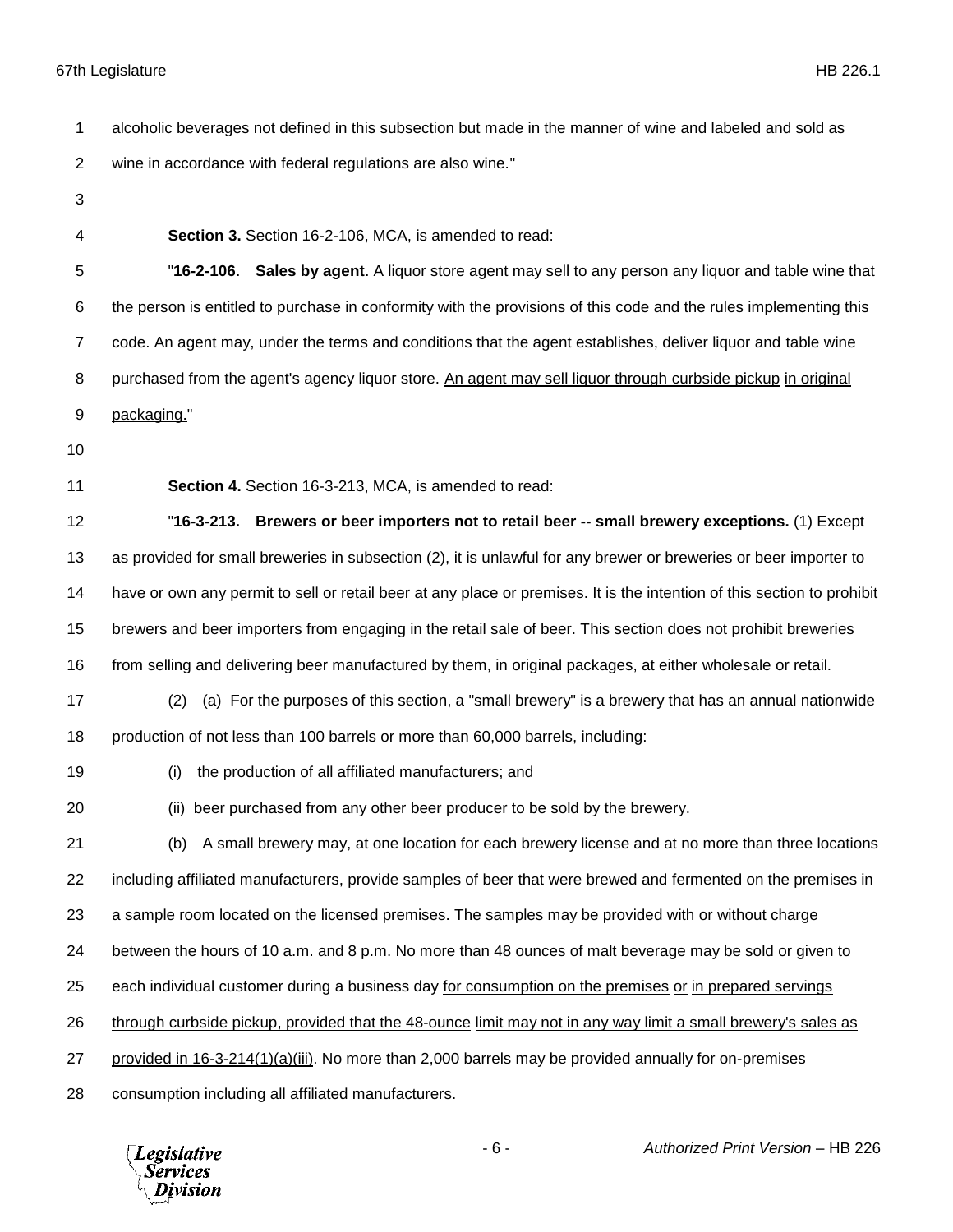| 1              | For the purposes of this section, "affiliated manufacturer" means a manufacturer of beer:<br>(3)             |
|----------------|--------------------------------------------------------------------------------------------------------------|
| $\overline{c}$ | that one or more members of the manufacturing entity have more than a majority share interest in<br>(a)      |
| 3              | or that controls directly or indirectly another beer manufacturing entity;                                   |
| 4              | for which the business operations conducted between or among entities are interrelated or<br>(b)             |
| 5              | interdependent to the extent that the net income of one entity cannot reasonably be determined without       |
| 6              | reference to operations of the other entity; or                                                              |
| $\overline{7}$ | of which the brand names, products, recipes, merchandise, trade name, trademarks, labels, or<br>(c)          |
| 8              | logos are identical or nearly identical."                                                                    |
| 9              |                                                                                                              |
| 10             | Section 5. Section 16-3-214, MCA, is amended to read:                                                        |
| 11             | "16-3-214. Beer sales by brewers -- sample room exception. (1) Subject to the limitations and                |
| 12             | restrictions contained in this code, a brewer who manufactures less than 60,000 barrels of beer a year, upon |
| 13             | payment of the annual license fee imposed by 16-4-501 and upon presenting satisfactory evidence to the       |
| 14             | department as required by 16-4-101, must be licensed by the department, in accordance with the provisions of |
| 15             | this code and rules prescribed by the department, to:                                                        |
| 16             | sell and deliver beer from its storage depot or brewery to:<br>(a)                                           |
| 17             | a wholesaler;<br>(i)                                                                                         |
| 18             | licensed retailers if the brewer uses the brewer's own equipment, trucks, and employees to deliver<br>(ii)   |
| 19             | the beer and if:                                                                                             |
| 20             | individual deliveries, other than draught beer, are limited to the case equivalent of 8 barrels a day<br>(A) |
| 21             | to each licensed retailer; and                                                                               |
| 22             | (B)<br>the total amount of beer sold or delivered directly to all retailers does not exceed 10,000 barrels a |
| 23             | year; or                                                                                                     |
| 24             | (iii) the public, including curbside pickup between 8 a.m. and 2 a.m. in original packaging or growlers;     |
| 25             | provide its own products for consumption on its licensed premises without charge or, if it is a small<br>(b) |
| 26             | brewery, provide its own products at a sample room as provided in 16-3-213; or                               |
| 27             | do any one or more of the acts of sale and delivery of beer as provided in this code.<br>(c)                 |
| 28             | A brewery may not use a common carrier for delivery of the brewery's product to the public or to<br>(2)      |

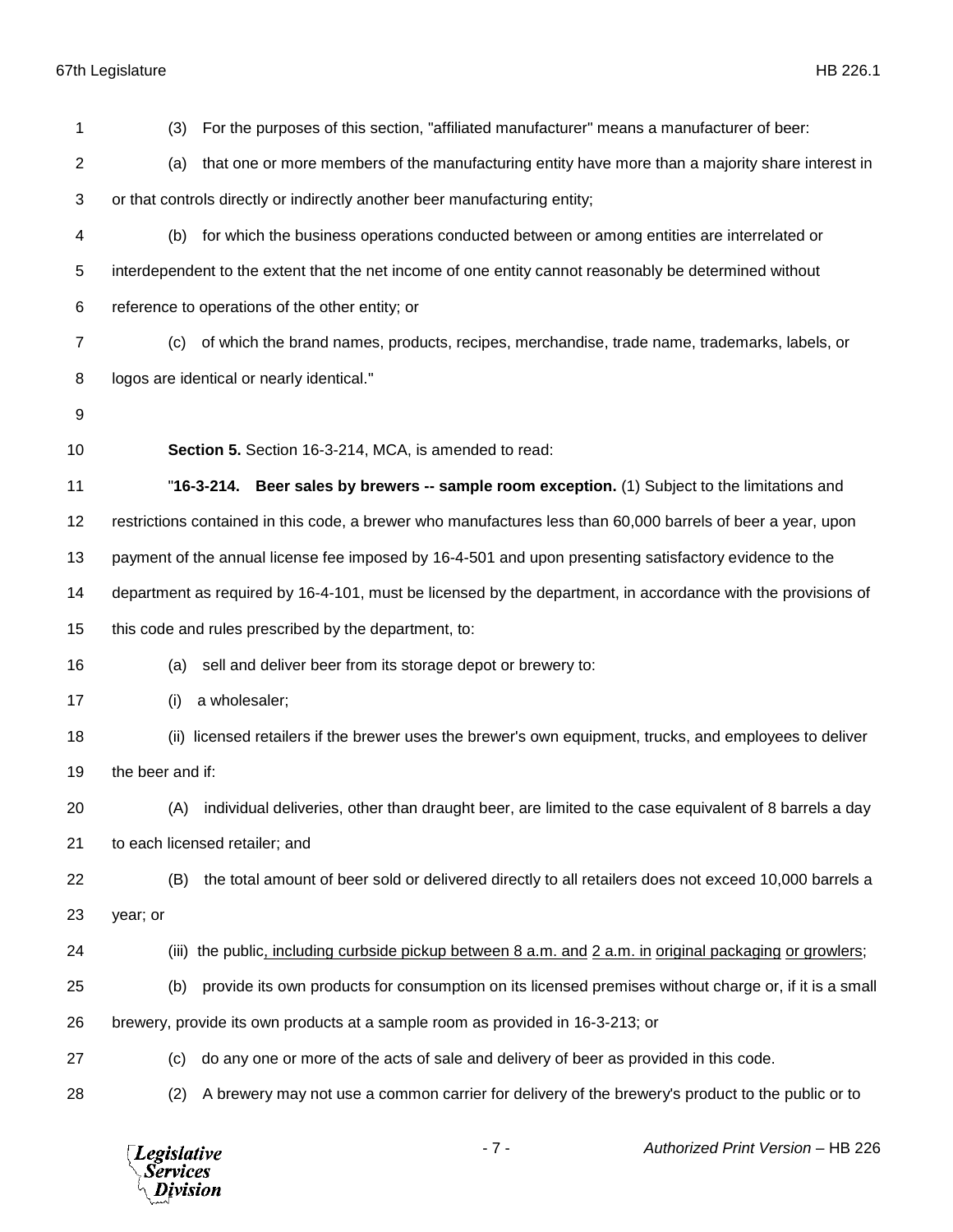1 licensed retailers. (3) A brewery may import or purchase, upon terms and conditions the department may require, necessary flavors and other nonbeverage ingredients containing alcohol for blending or manufacturing purposes. (4) An additional license fee may not be imposed on a brewery providing its own products on its licensed premises for consumption on the premises. (5) This section does not prohibit a licensed brewer from shipping and selling beer directly to a wholesaler in this state under the provisions of 16-3-230." **Section 6.** Section 16-3-219, MCA, is amended to read: "**16-3-219. Dock sales restricted -- exceptions.** Beer (1) Except as provided in subsections (2) 12 through (4), beer or wine may not be delivered to a licensed retailer at any location other than the retailer's 13 licensed premises, except : (2) An all-beverages licensee may personally or through an employee obtain from any wholesaler's warehouse any quantity of beer as the all-beverages licensee and wholesaler may agree to buy and sell. (3) Retailers other than an all-beverages licensee may personally or through an employee obtain from 17 the wholesaler's warehouse any quantity of beer as the retailer and wholesaler may agree to buy and sell only within the territory of the wholesaler in which the retailer is located. (4) When a beer wholesaler's trucks and equipment are incapable of delivering beer to a retail licensee's premises due to the unique physical location of the retail licensee's premises, examples of which are premises located on an island or atop a mountain, the beer wholesaler and retail licensee may seek prior department approval for an alternative delivery arrangement on a form provided by the department. If the department approves the alternative delivery arrangement request, the department shall provide the beer wholesaler and the retail licensee a written summary of the conditions of the approved delivery arrangement. Failure to comply with the approved alternative delivery arrangement may subject the beer wholesaler and/or 26 retail licensee to administrative actionthat a retailer located within the territory for which a wholesaler has been appointed to distribute a brand may personally or through an employee obtain from the wholesaler's warehouse quantities of beer not exceeding three barrels in packaged or draft form. An all-beverages licensee may upon

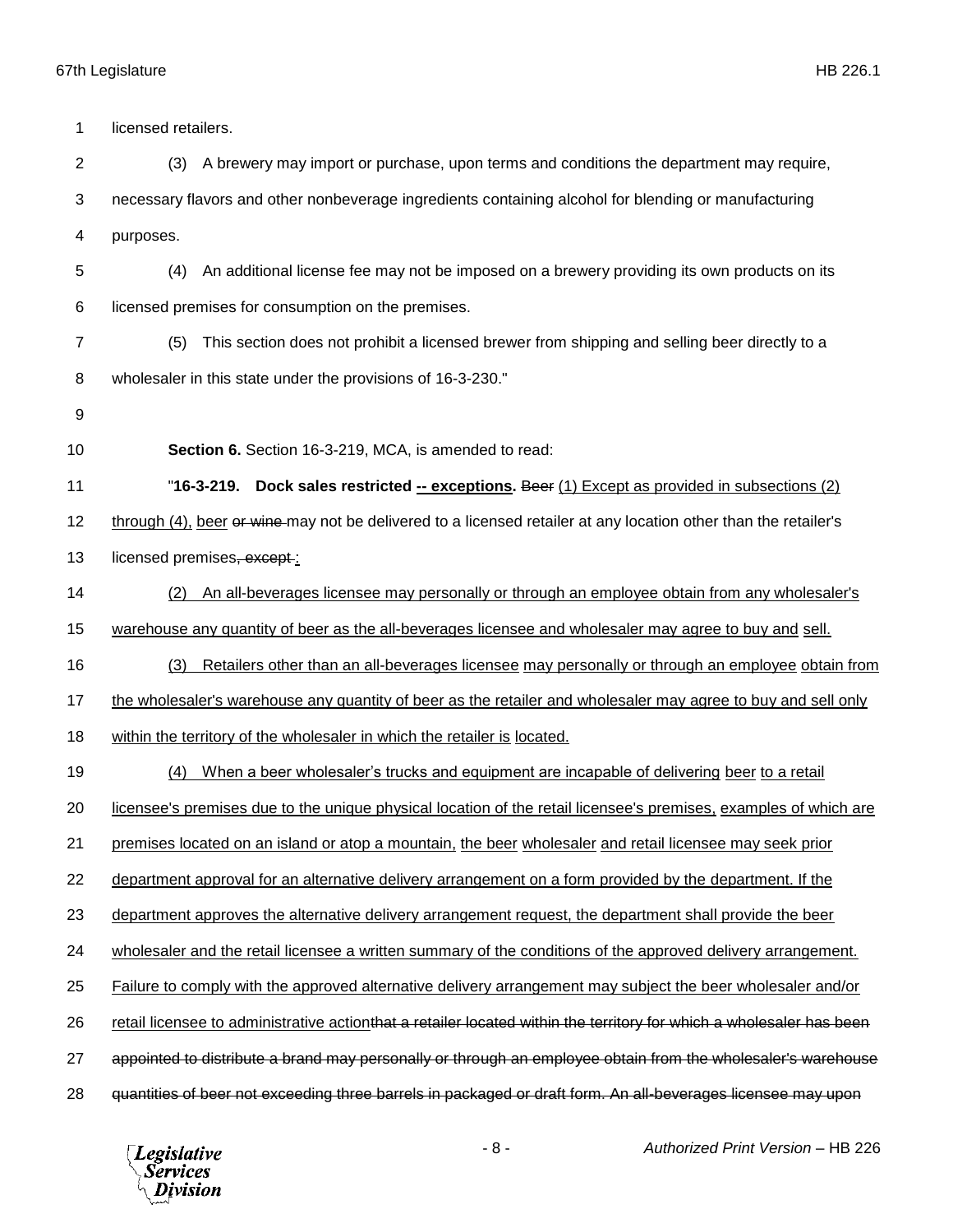| 1  | presentation of the licensee's license or a photocopy of the license personally obtain from any wholesaler's       |
|----|--------------------------------------------------------------------------------------------------------------------|
| 2  | warehouse the quantities of beer as the licensee and the wholesaler may agree to buy and sell."                    |
| 3  |                                                                                                                    |
| 4  | Section 7. Section 16-3-303, MCA, is amended to read:                                                              |
| 5  | "16-3-303. Sale of beer by retailer for consumption off premises. It is lawful for an on-premises                  |
| 6  | retailer to sell or furnish beer to the public in its original package, prepared servings, or in growlers, and the |
| 7  | beer must be taken away from the premises of the retailer for consumption off the premises of the retailer.        |
| 8  | Growlers may not be filled in advance of sale and may be furnished by the consumer."                               |
| 9  |                                                                                                                    |
| 10 | Section 8. Section 16-3-411, MCA, is amended to read:                                                              |
| 11 | "16-3-411. Winery. (1) A winery located in Montana and licensed pursuant to 16-4-107 may:                          |
| 12 | import in bulk, bottle, produce, blend, store, transport, or export wine it produces;<br>(a)                       |
| 13 | sell wine it produces at wholesale to wine distributors;<br>(b)                                                    |
| 14 | sell wine it produces at retail at the winery directly to the consumer for consumption on or off the<br>(c)        |
| 15 | premises;                                                                                                          |
| 16 | provide, without charge, wine it produces for consumption at the winery;<br>(d)                                    |
| 17 | purchase from the department or its licensees brandy or other distilled spirits for fortifying wine it<br>(e)      |
| 18 | produces;                                                                                                          |
| 19 | obtain a special event permit under 16-4-301;<br>(f)                                                               |
| 20 | (g) perform those operations and cellar treatments that are permitted for bonded winery premises                   |
| 21 | under applicable regulations of the United States department of the treasury;                                      |
| 22 | sell wine at the winery to a licensed retailer who presents the retailer's license or a photocopy of<br>(h)        |
| 23 | the license; or                                                                                                    |
| 24 | obtain a direct shipment endorsement to ship table wine as provided in Title 16, chapter 4, part 11,<br>(i)        |
| 25 | directly to an individual in Montana who is at least 21 years of age; or                                           |
| 26 | offer wine in its original packaging, prepared servings, or growlers for curbside pickup between 8<br>(i)          |
| 27 | a.m. and 2 a.m.                                                                                                    |
| 28 | (a) A winery licensed pursuant to 16-4-107 may sell and deliver wine produced by the winery<br>(2)                 |

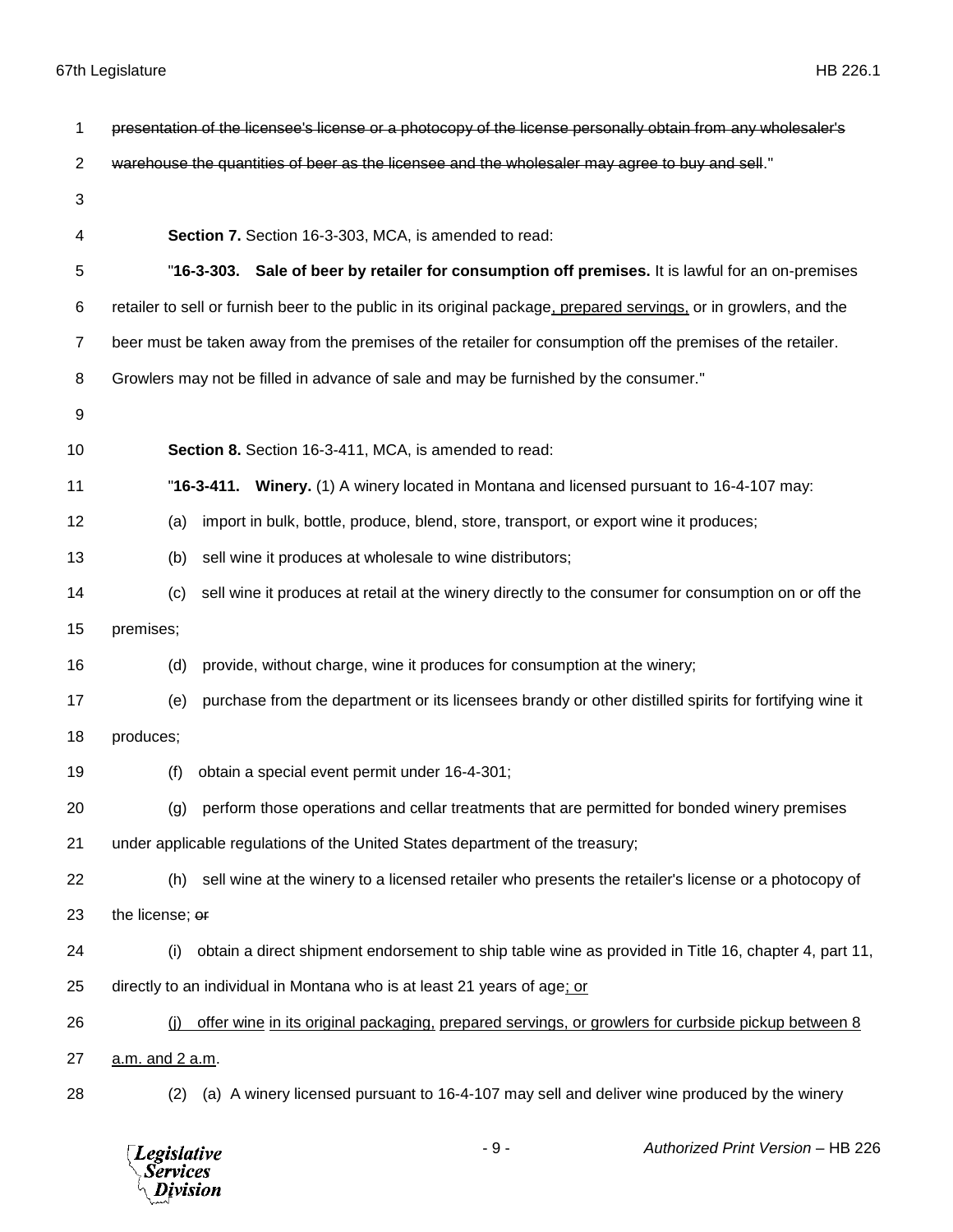| 1  | directly to licensed retailers if the winery:                                                                      |
|----|--------------------------------------------------------------------------------------------------------------------|
| 2  | uses the winery's own equipment, trucks, and employees to deliver the wine and the wine delivered<br>(i)           |
| 3  | pursuant to this subsection (2)(a)(i) does not exceed 4,500 cases a year;                                          |
| 4  | (ii) contracts with a licensed table wine distributor to ship and deliver the winery's wine to the retailer;       |
| 5  | or                                                                                                                 |
| 6  | (iii) contracts with a common carrier to ship and deliver the winery's wine to the retailer and:                   |
| 7  | the wine shipped and delivered by common carrier is shipped directly from the producer's winery<br>(A)             |
| 8  | or bonded warehouse;                                                                                               |
| 9  | individual shipments delivered by common carrier are limited to three cases a day for each<br>(B)                  |
| 10 | licensed retailer; and                                                                                             |
| 11 | the shipments delivered by common carrier do not exceed 4,500 cases a year.<br>(C)                                 |
| 12 | If a winery uses a common carrier for delivery of the wine to licensed table wine distributors and<br>(b)          |
| 13 | retailers, the shipment must be:                                                                                   |
| 14 | in boxes that are marked with the words: "Wine Shipment From Montana-Licensed Winery to<br>(i)                     |
| 15 | Montana Licensee";                                                                                                 |
| 16 | (ii) delivered to the premises of a licensed table wine distributor or licensed retailer who is in good            |
| 17 | standing; and                                                                                                      |
| 18 | (iii) signed for by the wine distributor or retailer or its employee or agent.                                     |
| 19 | In addition to any records required to be maintained under 16-4-107, a winery that distributes wine<br>(c)         |
| 20 | within the state under this subsection (2) shall maintain records of all sales and shipments. The winery shall,    |
| 21 | pursuant to 16-1-411, electronically file a report in the manner and form prescribed by the department, reporting  |
| 22 | the amount of wine or hard cider, or both, that it shipped in the state during the preceding period, including the |
| 23 | names and addresses of consignees or retailers, and other information that the department may determine to         |
| 24 | be necessary to ensure that distribution of wine or hard cider, or both, within this state conforms to the         |
| 25 | requirements of this code."                                                                                        |
| 26 |                                                                                                                    |
| 27 | Section 9. Section 16-3-418, MCA, is amended to read:                                                              |
| 28 | "16-3-418.<br>Dual appointments -- equal support -- alternate supplier -- dock sales. (1) (a) A                    |

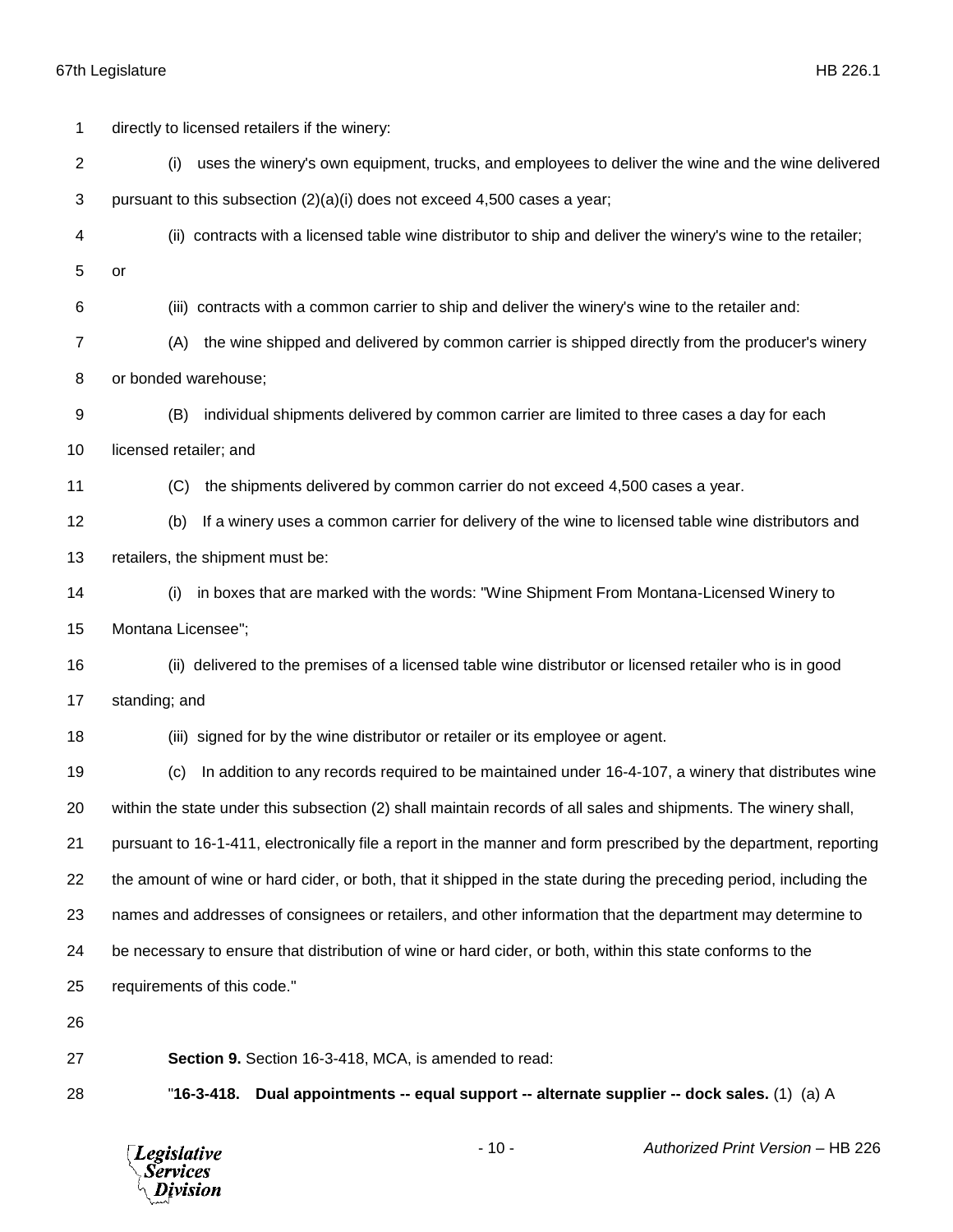supplier may appoint one or more table wine distributors to distribute its table wines in a specified territory. If the supplier appoints two or more table wine distributors to sell its table wines in the same or overlapping territories, the supplier shall offer the same prices, delivery, terms, and promotional support to each table wine distributor. (b) A supplier may not appoint more than one table wine distributor to distribute its hard cider in a specified territory. (c) For the purposes of this subsection (1), "table wine" has the meaning assigned in 16-1-106, but does not include hard cider. (2) (a) The holder of an all-beverages license under chapter 4, part 2, may, upon presentation of the license or a photocopy of the license, personally obtain from any distributor's warehouse a quantity of table wine that the licensee may agree to buy and that the distributor may agree to sell. (b) The holder of a license that permits on-premises consumption of alcoholic beverages under 16-4- 13 401(2) may, upon presentation of the license or a photocopy of the license, personally or through an employee, obtain from a winery, as provided in 16-3-411(1)(h), a quantity of table wine that the licensee may agree to buy 15 and that the winery may agree to sell. Except as provided in subsections (2)(b) through (2)(d), table wine may not be delivered to a licensed retailer or liquor store agent at any location other than the retailer's licensed 17 premises or agency liquor store. (b) An all-beverages licensee may personally or through an employee obtain from any distributor's warehouse any quantity of table wine as the all-beverages licensee and distributor may agree to buy and sell. (c) Liquor store agents or retailers other than all-beverages licensees may personally or through an employee obtain from the distributor's warehouse any quantity of table wine as the agent or retailer and distributor may agree to buy and sell only within the territory of the distributor in which the agent's liquor store or 23 retailer is located. (d) When a table wine distributor's trucks and equipment are incapable of delivering table wine to a retail licensee's premises due to the unique physical location of the retail licensee's premises, examples of which are premises located on an island or atop a mountain, the table wine distributor and retail licensee may seek prior department approval for an alternative delivery arrangement on a form provided by the department. If the department approves the alternative delivery arrangement request, the department shall provide the table

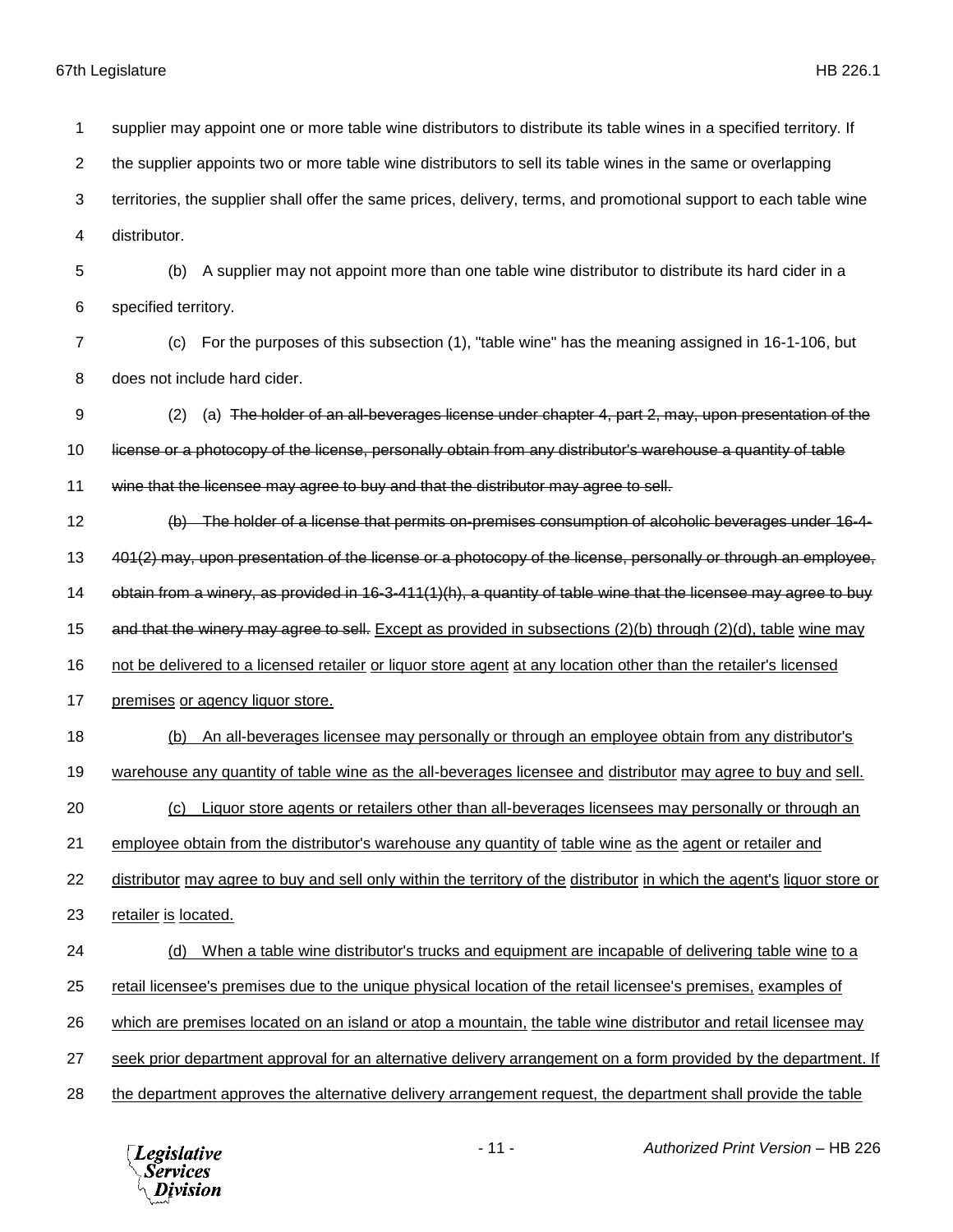| 1              | wine distributor and the retail licensee a written summary of the conditions of the approved delivery                     |
|----------------|---------------------------------------------------------------------------------------------------------------------------|
| $\overline{c}$ | arrangement. Failure to comply with the approved alternative delivery arrangement may subject the table wine              |
| 3              | distributor and/or retail licensee to administrative action."                                                             |
| 4              |                                                                                                                           |
| 5              | Section 10. Section 16-4-105, MCA, is amended to read:                                                                    |
| 6              | "16-4-105. Limit on retail beer licenses -- wine license amendments -- limitation on use of                               |
| 7              | license -- exceptions -- competitive bidding -- rulemaking. (1) Except as provided in 16-4-109, 16-4-110,                 |
| 8              | 16-4-115, 16-4-420, and chapter 4, part 3, of this title, a license to sell beer at retail or beer and wine at retail, in |
| 9              | accordance with the provisions of this code and the rules of the department, may be issued to any person or               |
| 10             | business entity that is approved by the department, subject to the following exceptions:                                  |
| 11             | The number of retail beer licenses that the department may issue for premises situated within<br>(a)                      |
| 12             | incorporated cities and incorporated towns and within 5 miles of the corporate limits of the cities and towns             |
| 13             | must be determined on the basis of population prescribed in 16-4-502 as follows:                                          |
| 14             | in incorporated towns of 500 inhabitants or fewer and within 5 miles of the corporate limits of the<br>(i)                |
| 15             | towns, not more than one retail beer license;                                                                             |
| 16             | (ii) in incorporated cities or incorporated towns of more than 500 inhabitants and not more than 2,000                    |
| 17             | inhabitants and within 5 miles of the corporate limits of the cities or towns, one retail beer license for every 500      |
| 18             | inhabitants;                                                                                                              |
| 19             | (iii) in incorporated cities of more than 2,000 inhabitants and within 5 miles of the corporate limits of the             |
| 20             | cities, four retail beer licenses for the first 2,000 inhabitants, two additional retail beer licenses for the next       |
| 21             | 2,000 inhabitants or major fraction of 2,000 inhabitants, and one additional retail beer license for each                 |
| 22             | additional 2,000 inhabitants.                                                                                             |
| 23             | The number of inhabitants in each incorporated city or incorporated town, exclusive of the number<br>(b)                  |
| 24             | of inhabitants residing within 5 miles of the corporate limits of the city or town, governs the number of retail beer     |
| 25             | licenses that may be issued for use within the city or town and within 5 miles of the corporate limits of the city or     |
| 26             | town. The distance of 5 miles from the corporate limits of an incorporated city or incorporated town must be              |
| 27             | measured in a straight line from the nearest entrance of the premises proposed for licensing to the nearest               |
| 28             | corporate boundary of the city or town. A license that is restricted by quota limitations in this section may not be      |

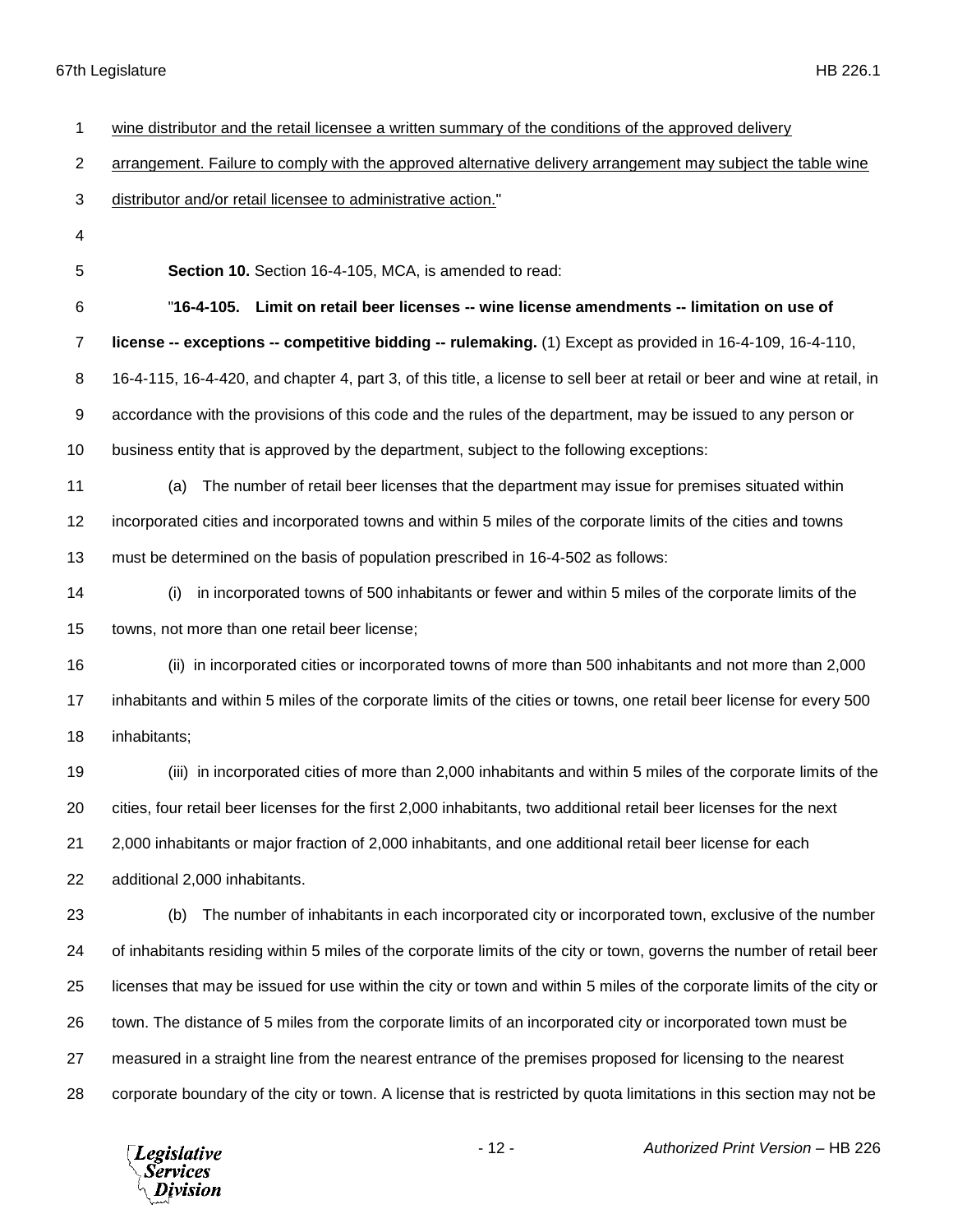located farther than:

(i) the county boundary within which the incorporated city or incorporated town is located; or

(ii) the line that separates the incorporated city's or incorporated town's boundary from another

incorporated city or incorporated town as specified in this section.

 (c) (i) When the 5-mile boundary of one incorporated city or incorporated town overlaps the 5-mile boundary of another incorporated city or incorporated town, the quota area for each city or town terminates in a straight line equidistant between each city or town.

8 (ii) If there are more than two overlapping quota areas, the quota area for each city or town terminates from the center of the overlap in a straight line to the intersecting exterior point of overlap. Licenses existing as of November 24, 2017, will be designated as belonging to whichever quota area they are in as a result of the straight line equidistant between each city or town, except for the following:

 (A) In the Helena and East Helena previously combined quota area, the straight line will be drawn connecting the two outermost edges of the Helena corporate boundaries and extend outward to the quota area boundaries. Any license existing as of November 24, 2017, with a physical address of Helena will become a Helena license or with a physical address of East Helena will become an East Helena license, regardless of where it falls in the new quota areas.

 (B) In the Pinesdale and Hamilton previously combined quota area, the straight line will be drawn along Mill Creek road to the quota area boundaries.

 (C) In the Polson and Ronan quota areas, the straight line will be drawn from U.S. highway 93 west on Pablo West road to the quota area boundary and east on Clairmont road extending out to the quota area boundary. Any license existing as of November 24, 2017, within the Polson quota area will become a Polson license, regardless of where it falls in the new quota areas. Any license existing as of November 24, 2017, within the Ronan quota area will become a Ronan license, regardless of where it falls in the new quota areas. (d) Retail beer licenses of issue on March 7, 1947, and retail beer licenses issued under 16-4-110 that are in excess of the limitations in this section are renewable, but new licenses may not be issued in violation of the limitations.

 (e) The limitations do not prevent the issuance of a nontransferable and nonassignable retail beer license to an enlisted persons', noncommissioned officers', or officers' club located on a state or federal military

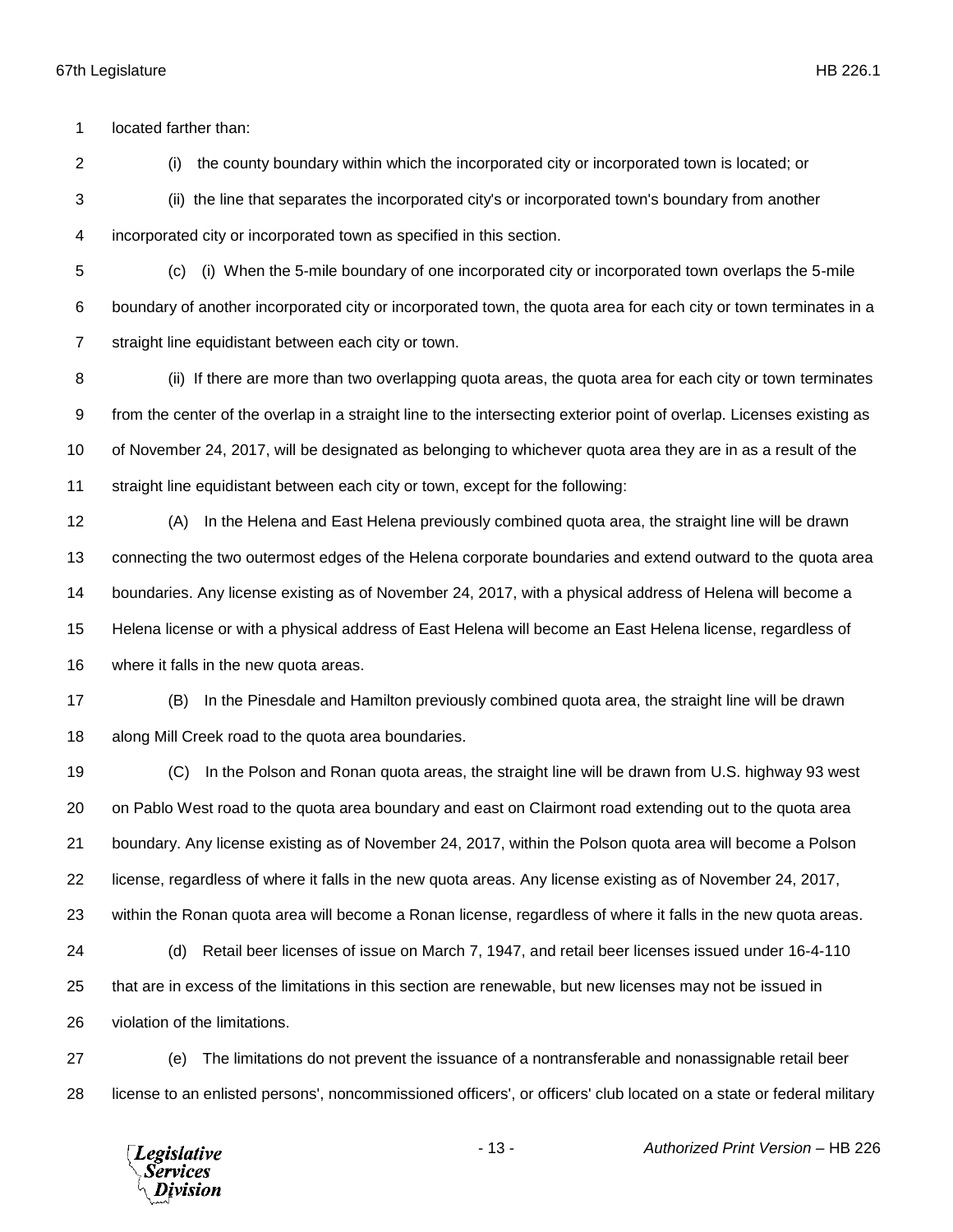reservation on May 13, 1985, or to a post of a nationally chartered veterans' organization or a lodge of a recognized national fraternal organization if the veterans' or fraternal organization has been in existence for a period of 5 years or more prior to January 1, 1949.

 (f) The number of retail beer licenses that the department may issue for use at premises situated outside of any incorporated city or incorporated town and outside of the area within 5 miles of the corporate limits or for use at premises situated within any unincorporated area must be determined by the department in its discretion, except that a retail beer license may not be issued for any premises so situated unless the department determines that the issuance of the license is required by public convenience and necessity 9 pursuant to 16-4-203. Subsection  $\left(7\right)$  (8) does not apply to licenses issued under this subsection (1)(f). The owner of the license whose premises are situated outside of an incorporated city or incorporated town may offer gambling, regardless of when the license was issued, if the owner and premises qualify under Title 23, chapter 5, part 3, 5, or 6.

 (2) (a) For a period of 12 years after November 24, 2017, existing licenses or licenses that resulted from applications in process as of November 24, 2017, in either of two quota areas that were established as provided in subsection (1)(c) may be transferred between the two quota areas if they were part of the combined quota area prior to November 24, 2017.

 (b) If any new retail beer licenses are allowed by separating a combined quota area that existed as of November 24, 2017, as provided in subsection (1)(c), the department shall publish the availability of no more than one new beer license a year until the quota has been reached.

 (c) If any new retail beer licenses are allowed by license transfers as provided in subsection (2)(a), the department may publish the availability of more than one new license a year until the quota has been reached.

 (3) A license issued under subsection (1)(f) that becomes located within 5 miles of an incorporated city or town because of annexation after April 15, 2005, may not be transferred to another location within the city quota area any sooner than 5 years from the date of the annexation.

 (4) When the department determines that a quota area is eligible for a new retail beer license under subsection (1) or (2)(b), the department shall use a competitive bidding process as provided in 16-4-430 to determine the party afforded the opportunity to apply for the new license.

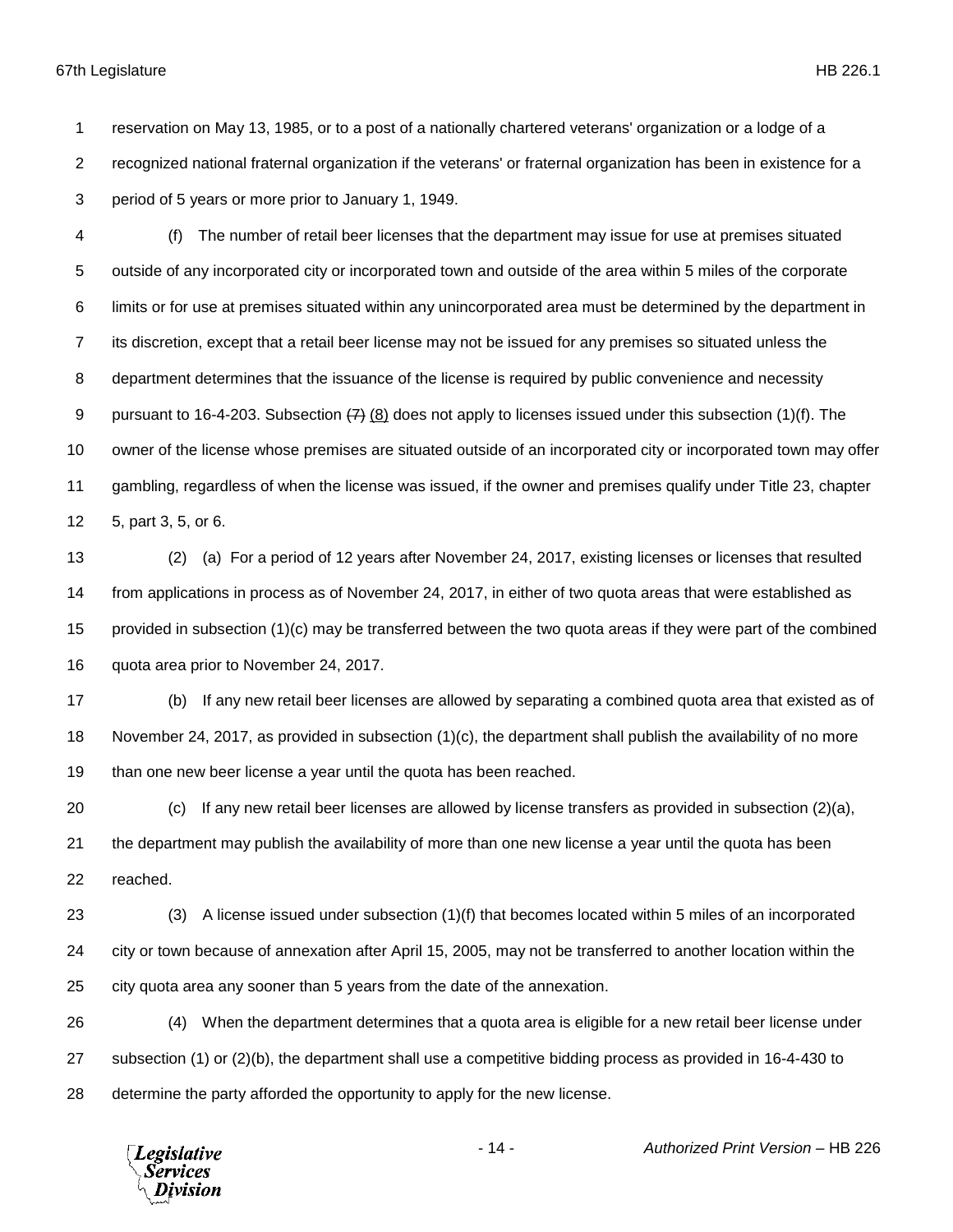| 1              | Except as provided in subsection (2)(b), when more than one new beer license becomes available<br>(5)          |
|----------------|----------------------------------------------------------------------------------------------------------------|
| $\overline{c}$ | at the same time in the same quota area, the department shall conduct a separate competitive bidding process   |
| 3              | at separate times for each available license.                                                                  |
| 4              | A person holding a license to sell beer for consumption on the premises at retail may apply to the<br>(6)      |
| 5              | department for an amendment to the license permitting the holder to sell wine as well as beer. The department  |
| 6              | may issue an amendment if it finds, on a satisfactory showing by the applicant, that the sale of wine for      |
| $\overline{7}$ | consumption on the premises would be supplementary to a restaurant or prepared-food business. Except for       |
| 8              | beer and wine licenses issued pursuant to 16-4-420, a person holding a beer and wine license may sell wine for |
| 9              | consumption on or off the premises. Nonretention of the beer license, for whatever reason, means automatic     |
| 10             | loss of the wine amendment license.                                                                            |
| 11             | A license issued under this section may offer curbside pickup between 8 a.m. and 2 a.m. in<br>(7)              |
| 12             | original packaging, prepared servings, or growlers.                                                            |
| 13             | Except as provided in subsection (1)(f), a license issued pursuant to this section after October<br>(7)(8)     |
| 14             | 1, 1997, must have a conspicuous notice that the license may not be used for premises where gambling is        |
| 15             | conducted.                                                                                                     |
| 16             | An applicant for a license issued through a competitive bidding process in 16-4-430 shall pay a<br>(8)(9)      |
| 17             | \$25,000 new license fee and in subsequent years pay the annual fee for the license as provided in 16-4-501.   |
| 18             | The department may adopt rules to implement this section."<br>(9)(10)                                          |
| 19             |                                                                                                                |
| 20             | Section 11. Section 16-4-110, MCA, is amended to read:                                                         |
| 21             | Beer license for tribal alcoholic beverages licensee or enlisted personnel,<br>"16-4-110.                      |
| 22             | noncommissioned officers', or officers' club. (1) Upon application and qualification, the department shall     |
| 23             | issue a license to sell beer for consumption on the premises to:                                               |
| 24             | a tribal alcoholic beverages licensee who operates the business within the exterior boundaries of a<br>(a)     |
| 25             | Montana Indian reservation under a tribal license issued prior to January 1, 1985;                             |
| 26             | an enlisted personnel, noncommissioned officers', or officers' club located on a state or federal<br>(b)       |
| 27             | military reservation in Montana on May 13, 1985.                                                               |
| 28             | A license issued under the provisions of subsection (1) is not subject to the quota limitations of 16-<br>(2)  |
|                |                                                                                                                |

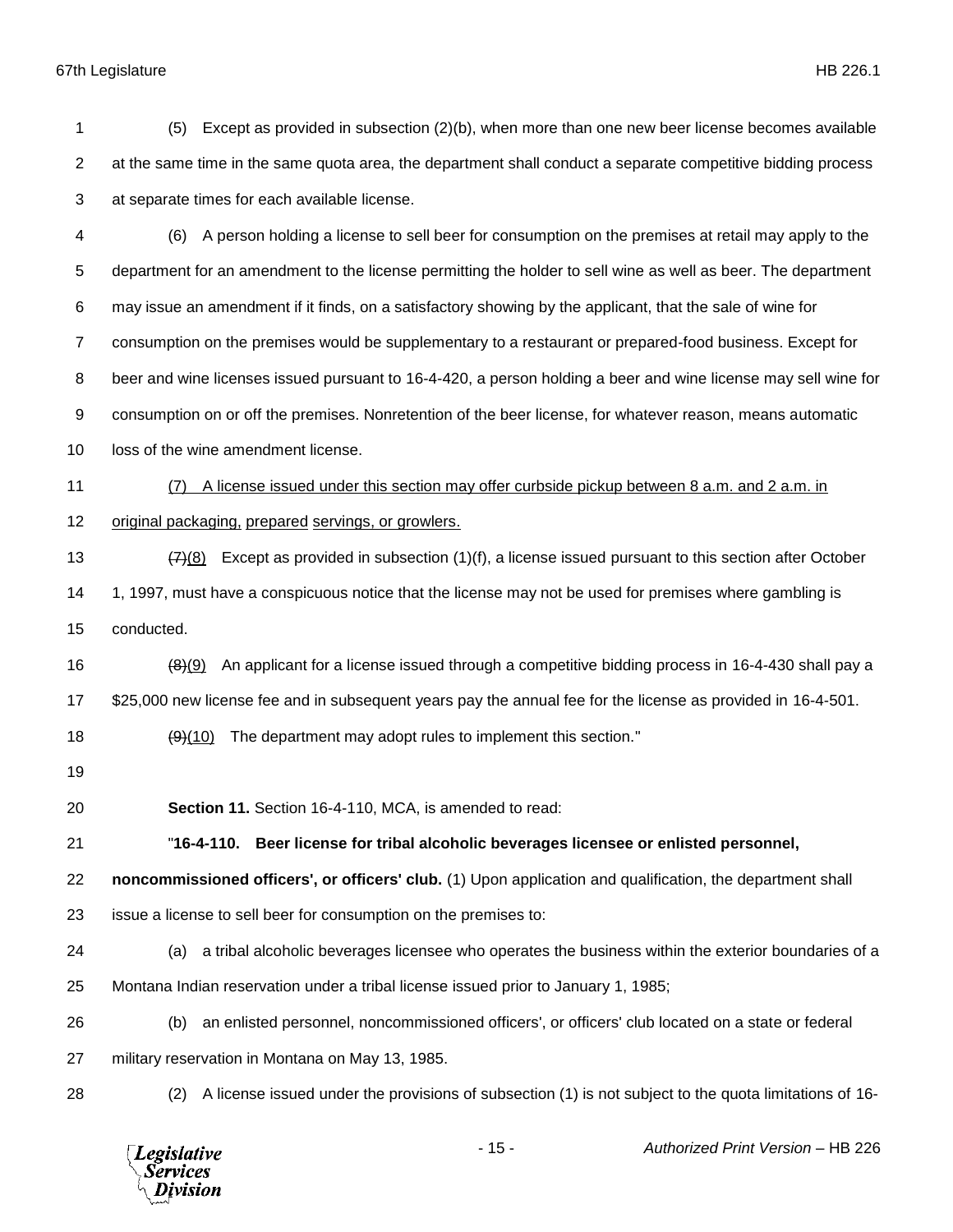| 1              | 4-105.                                                                                                              |
|----------------|---------------------------------------------------------------------------------------------------------------------|
| $\overline{2}$ | Upon application and approval by the department, a license issued under subsection $(1)(a)$ may<br>(3)              |
| 3              | be transferred to another qualified applicant, but only to a location within the quota area and the exterior        |
| 4              | boundaries of the Montana Indian reservation for which the license was originally issued.                           |
| 5              | A license issued under this section is subject to all statutes and rules governing licenses to sell<br>(4)          |
| 6              | beer at retail for on-premises consumption.                                                                         |
| $\overline{7}$ | A license issued under this section may offer curbside pickup between 8 a.m. and 2 a.m. in<br>(5)                   |
| 8              | original packaging, prepared servings, or growlers."                                                                |
| 9              |                                                                                                                     |
| 10             | Section 12. Section 16-4-115, MCA, is amended to read:                                                              |
| 11             | "16-4-115.<br>Beer and wine licenses for off-premises consumption. (1) A retail license to sell beer                |
| 12             | or table wine, or both, in the original packages for off-premises consumption may be issued only to a person,       |
| 13             | firm, or corporation that is approved by the department as a person, firm, or corporation qualified to sell beer or |
| 14             | table wine, or both. If the premises proposed for licensing are operated in conjunction with another business,      |
| 15             | that business must be a grocery store or drugstore licensed as a pharmacy. The number of licenses that the          |
| 16             | department may issue is not limited by the provisions of 16-4-105 but must be determined by the department in       |
| 17             | the exercise of its sound discretion, and the department may in the exercise of its sound discretion grant or       |
| 18             | deny an application for any license or suspend or revoke any license for cause.                                     |
| 19             | Upon receipt of a completed application for a license under this section, accompanied by the<br>(2)                 |
| 20             | necessary license fee as provided in 16-4-501, the department shall request that the department of justice          |
| 21             | make a background investigation of all matters relating to the application.                                         |
| 22             | Based on the results of the investigation or in exercising its sound discretion as provided in<br>(3)               |
| 23             | subsection (1), the department shall determine whether:                                                             |
| 24             | the applicant is qualified to receive a license;<br>(a)                                                             |
| 25             | the applicant's premises are suitable for the carrying on of the business; and<br>(b)                               |
| 26             | the requirements of this code and the rules promulgated by the department are met and complied<br>(c)               |
| 27             | with.                                                                                                               |
| 28             | License applications submitted under this section are not subject to the provisions of 16-4-203 and<br>(4)          |
|                | $-16-$<br>Authorized Print Version - HB 226<br>Legislative<br><b>Services</b><br>Division                           |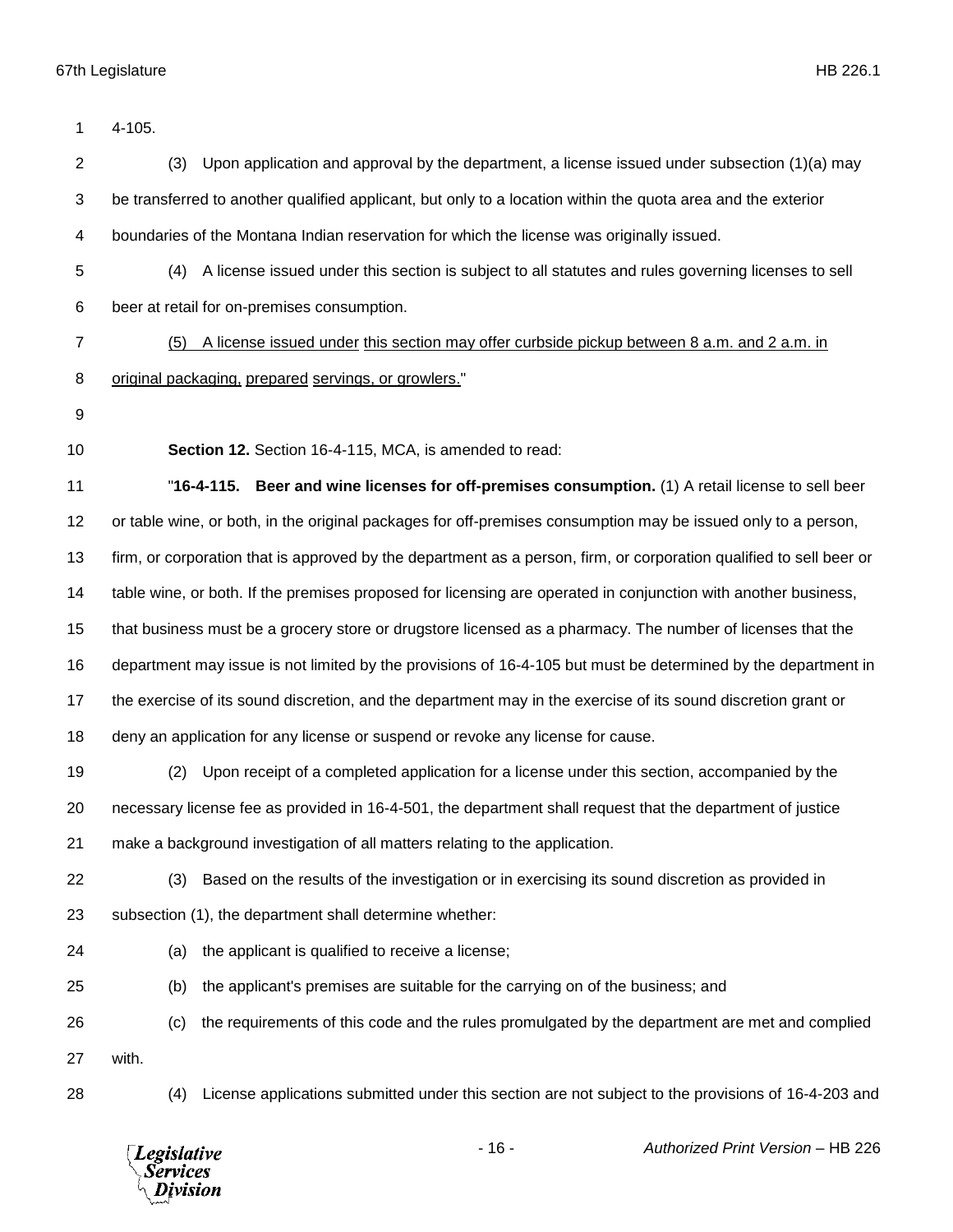16-4-207. (5) If the premises proposed for licensing under this section are a new or remodeled structure, the department may issue a conditional license prior to completion of the premises upon reasonable evidence that the premises will be suitable for the carrying on of business. (6) A license issued under this section may offer curbside pickup between 8 a.m. and 2 a.m. in original packaging." **Section 13.** Section 16-4-201, MCA, is amended to read: "**16-4-201. All-beverages license quota.** (1) Except as otherwise provided by law, a license to sell liquor, beer, and table wine at retail, an all-beverages license, in accordance with the provisions of this code and the rules of the department, may be issued to any person who is approved by the department as a fit and proper person to sell alcoholic beverages, except that the number of all-beverages licenses that the department may issue for premises situated within incorporated cities and incorporated towns and within 5 miles of the corporate limits of those cities and towns must be determined on the basis of population prescribed in 16-4-502 as follows: (a) in incorporated towns of 500 inhabitants or fewer and within 5 miles of the corporate limits of the towns, not more than two retail licenses; (b) in incorporated cities or incorporated towns of more than 500 inhabitants and not more than 3,000 inhabitants and within 5 miles of the corporate limits of the cities and towns, three retail licenses for the first 1,000 inhabitants and one retail license for each additional 1,000 inhabitants; (c) in incorporated cities of more than 3,000 inhabitants and within 5 miles of the corporate limits of the cities, five retail licenses for the first 3,000 inhabitants and one retail license for each additional 1,500 inhabitants. (2) The number of inhabitants in each incorporated city or incorporated town, exclusive of the number of inhabitants residing within 5 miles of the corporate limits of the city or town, governs the number of retail licenses that may be issued for use within the city or town and within 5 miles of the corporate limits of the city or town. The distance of 5 miles from the corporate limits of any incorporated city or incorporated town must be measured in a straight line from the nearest entrance of the premises proposed for licensing to the nearest

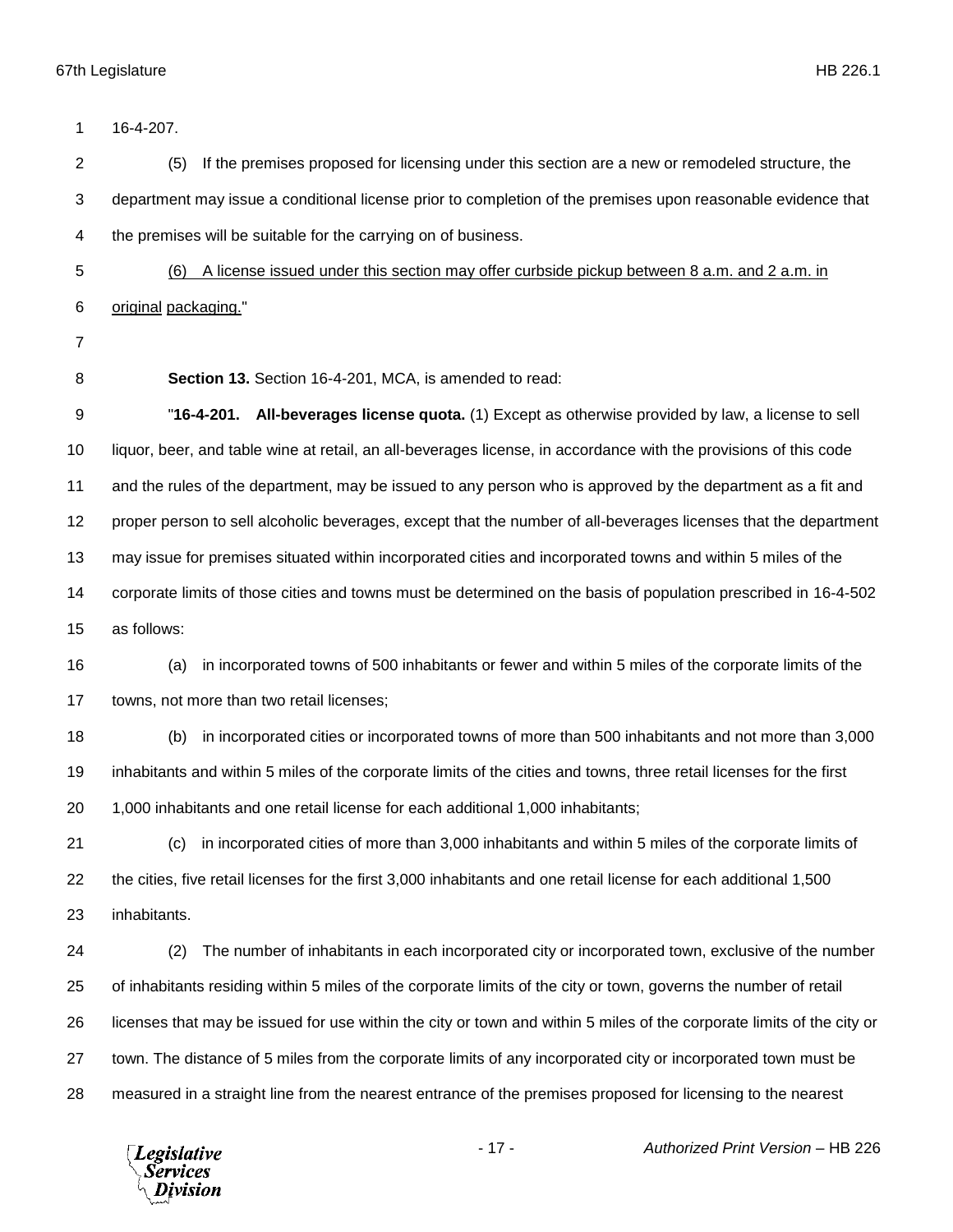corporate boundary of the city or town. A license that is restricted by quota limitations in this section may not be located farther than:

(a) the county boundary within which the incorporated city or incorporated town is located; or

 (b) the line that separates the incorporated city's or incorporated town's boundary from another incorporated city or incorporated town as specified in this section.

 (3) (a) When the 5-mile boundary of one incorporated city or incorporated town overlaps the 5-mile boundary of another incorporated city or incorporated town, the quota area for each city or town terminates in a straight line equidistant between each city or town.

 (b) If there are more than two overlapping quota areas, the quota area for each city or town terminates from the center of the overlap in a straight line to the intersecting exterior point of overlap. Licenses existing as of November 24, 2017, will be designated as belonging to whichever quota area they are in as a result of the straight line equidistant between each city or town, except for the following:

 (i) In the Helena and East Helena previously combined quota area, the straight line will be drawn connecting the two outermost edges of the Helena corporate boundaries and extend outward to the quota area boundaries. Any license existing as of November 24, 2017, with a physical address of Helena will become a Helena license or with a physical address of East Helena will become an East Helena license, regardless of where it falls in the new quota areas.

 (ii) In the Pinesdale and Hamilton previously combined quota area, the straight line will be drawn along Mill Creek road to the quota area boundaries.

 (iii) In the Polson and Ronan quota areas, the straight line will be drawn from U.S. highway 93 west on Pablo West road to the quota area boundary and east on Clairmont road extending out to the quota area boundary. Any license existing as of November 24, 2017, within the Polson quota area will become a Polson license, regardless of where it falls in the new quota areas. Any license existing as of November 24, 2017, within the Ronan quota area will become a Ronan license, regardless of where it falls in the new quota areas. (4) For a period of 12 years after November 24, 2017, existing licenses or licenses that resulted from applications in process as of November 24, 2017, in either of two quota areas that were established as provided in subsection (3) may be transferred between the two quota areas if they were part of the combined quota area prior to November 24, 2017.

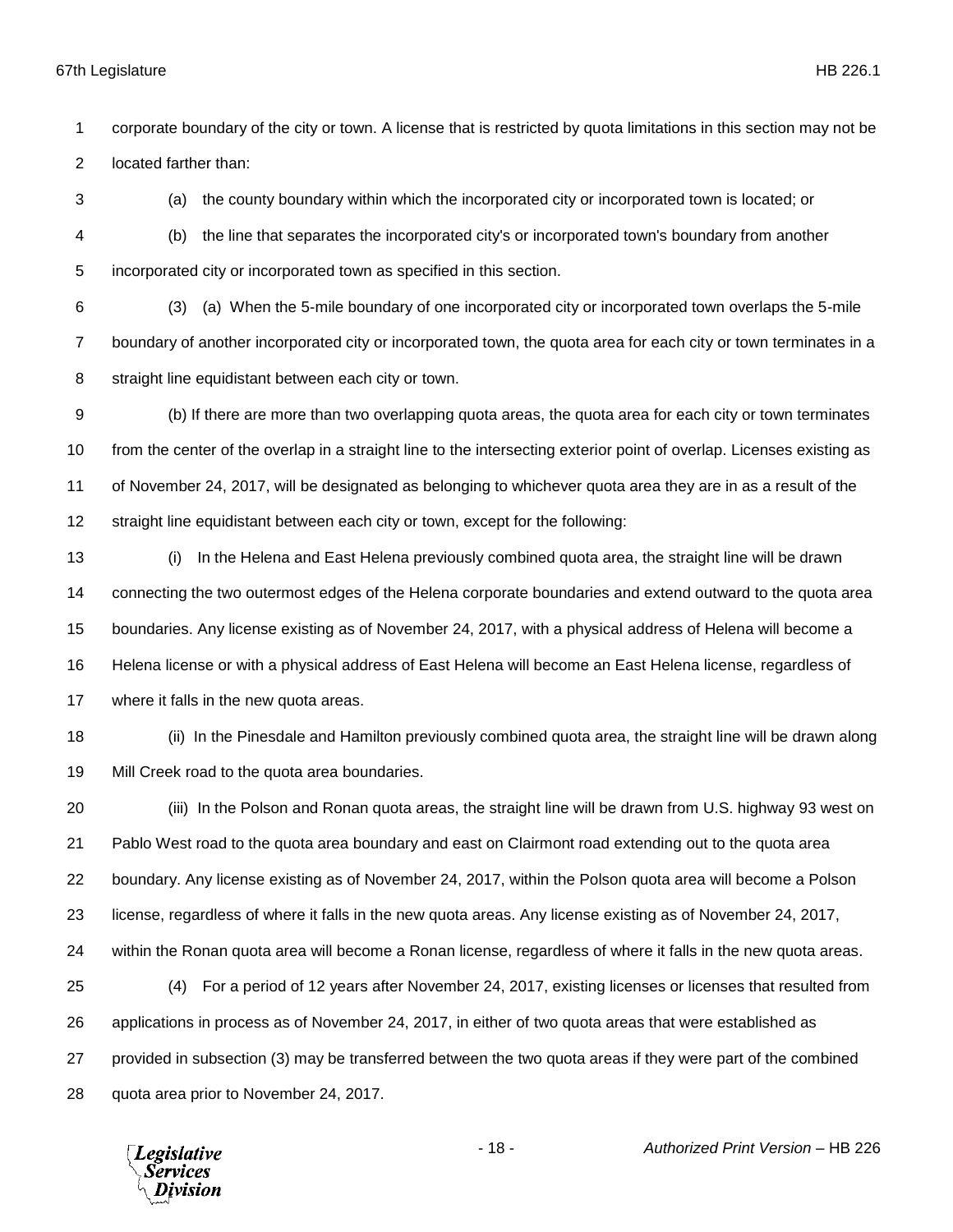(5) (a) If any new retail all-beverages licenses are allowed by separating a combined quota area that existed as of November 24, 2017, as provided in subsection (3), the department shall publish the availability of no more than one new retail all-beverages license a year until the quota has been reached. The department shall use a competitive bidding process as provided in 16-4-430 to determine the party afforded the opportunity to apply for the new license. (b) If any new all-beverages licenses are allowed by license transfers as provided in subsection (4), the department may publish the availability of more than one new license a year until the quota has been reached. (6) Except as provided in subsection (5)(a), when more than one new all-beverages license becomes available at the same time in the same quota area, the department shall conduct a separate competitive bidding process at separate times for each available license. (7) Retail all-beverages licenses of issue on March 7, 1947, and all-beverages licenses issued under 16-4-209 that are in excess of the limitations in subsections (1) and (2) are renewable, but new licenses may not be issued in violation of the limitations. (8) The limitations in subsections (1) and (2) do not prevent the issuance of a nontransferable and nonassignable, as to ownership only, retail license to: (a) an enlisted personnel, noncommissioned officers', or officers' club located on a state or federal military reservation on May 13, 1985; (b) any post of a nationally chartered veterans' organization or any lodge of a recognized national fraternal organization if the veterans' or fraternal organization has been in existence for a period of 5 years or more prior to January 1, 1949; or (c) a continuing care retirement community as provided in 16-4-315. (9) The number of retail all-beverages licenses that the department may issue for use at premises situated more than 5 miles outside of any incorporated city or incorporated town may not be more than one license for each 750 in population of the county after excluding the population of incorporated cities and incorporated towns in the county. (10) An all-beverages license issued under subsection (9) that becomes located within 5 miles of an incorporated city or town because of annexation after April 15, 2005, may not be transferred to another location

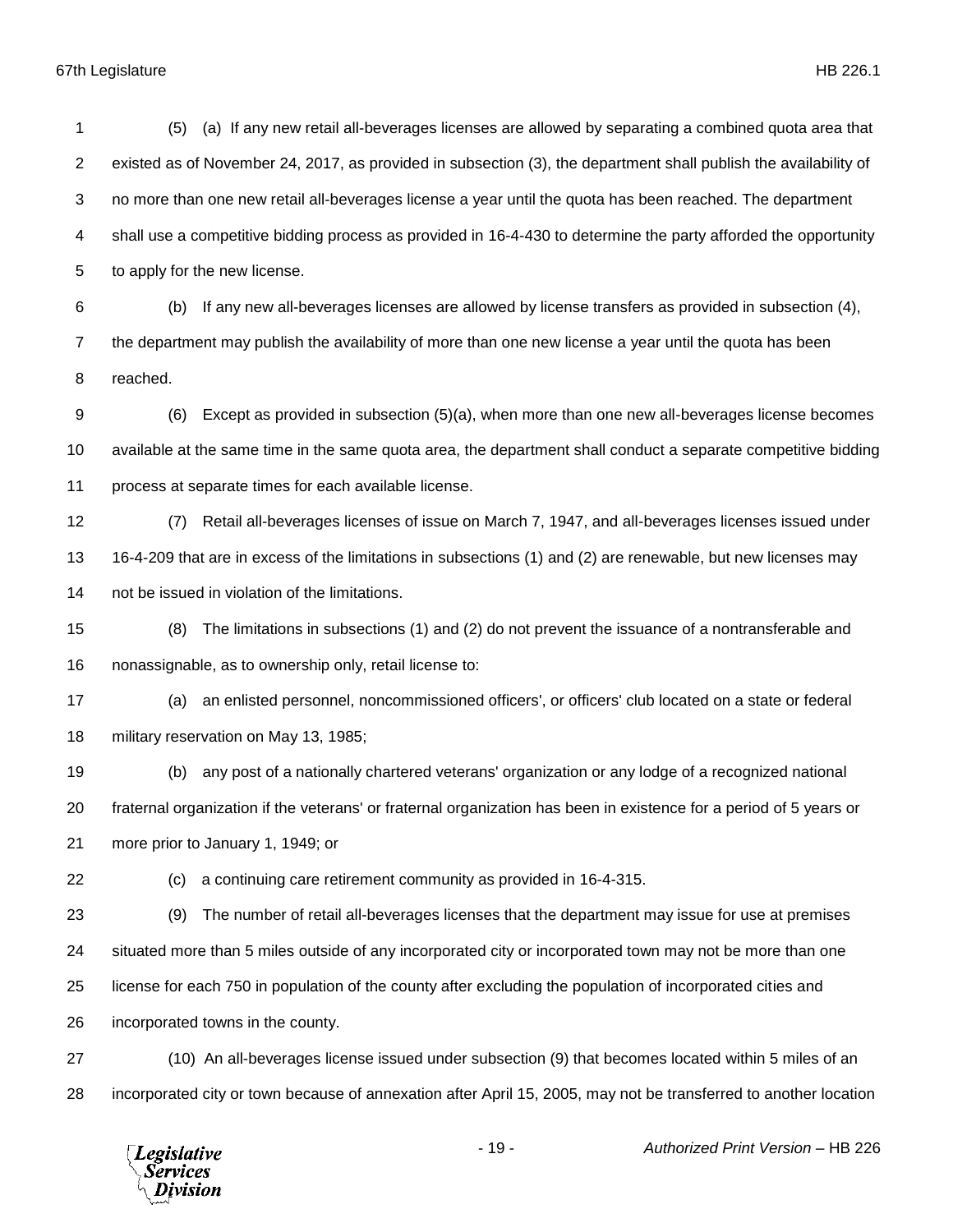*Legislative*<br>Services<br>*Division* 

| 1  | within the city quota area any sooner than 5 years from the date of annexation.                                  |
|----|------------------------------------------------------------------------------------------------------------------|
| 2  | (11) A license issued under this section may offer curbside pickup between 8 a.m. and 2 a.m. in                  |
| 3  | original packaging, prepared servings, or growlers.                                                              |
| 4  | $(11)(12)$ The department may adopt rules to implement this section."                                            |
| 5  |                                                                                                                  |
| 6  | Section 14. Section 16-4-208, MCA, is amended to read:                                                           |
| 7  | "16-4-208. Airport all-beverages license. (1) The department of revenue shall issue one all-                     |
| 8  | beverages license, to be known as a public airport all-beverages license, for use at each publicly owned airport |
| 9  | served by scheduled airlines and enplaning and deplaning a minimum total of 20,000 passengers annually           |
| 10 | when:                                                                                                            |
| 11 | application is made;<br>(a)                                                                                      |
| 12 | upon finding that this license is justified by public convenience and necessity, including the<br>(b)            |
| 13 | convenience and necessity of the public traveling by scheduled airlines; and                                     |
| 14 | following a hearing as provided in 16-4-207.<br>(c)                                                              |
| 15 | Application shall must be made by the agency owning and operating the airport. The agency<br>(2)                 |
| 16 | owning and operating the airport may lease the airport all-beverages license to an individual or entity approved |
| 17 | by the department.                                                                                               |
| 18 | A public airport all-beverages license and all retail alcoholic beverage sales thereunder shall under<br>(3)     |
| 19 | it must be subject to all statutes and rules governing all-beverages licenses.                                   |
| 20 | (4) The department of revenue shall issue a public airport all-beverages license to a qualified                  |
| 21 | applicant regardless of the number of all-beverages licenses already issued within the all-beverages license     |
| 22 | quota area in which the airport is situated.                                                                     |
| 23 | A license issued under this section may offer curbside pickup between 8 a.m. and 2 a.m. in<br>(5)                |
| 24 | original packaging, prepared servings, or growlers."                                                             |
| 25 |                                                                                                                  |
| 26 | Section 15. Section 16-4-209, MCA, is amended to read:                                                           |
| 27 | "16-4-209.<br>All-beverages license for tribal alcoholic beverages licensee or enlisted personnel,               |
| 28 | noncommissioned officers', or officers' club. (1) Upon application and qualification, the department shall       |
|    |                                                                                                                  |

- 20 - *Authorized Print Version* – HB 226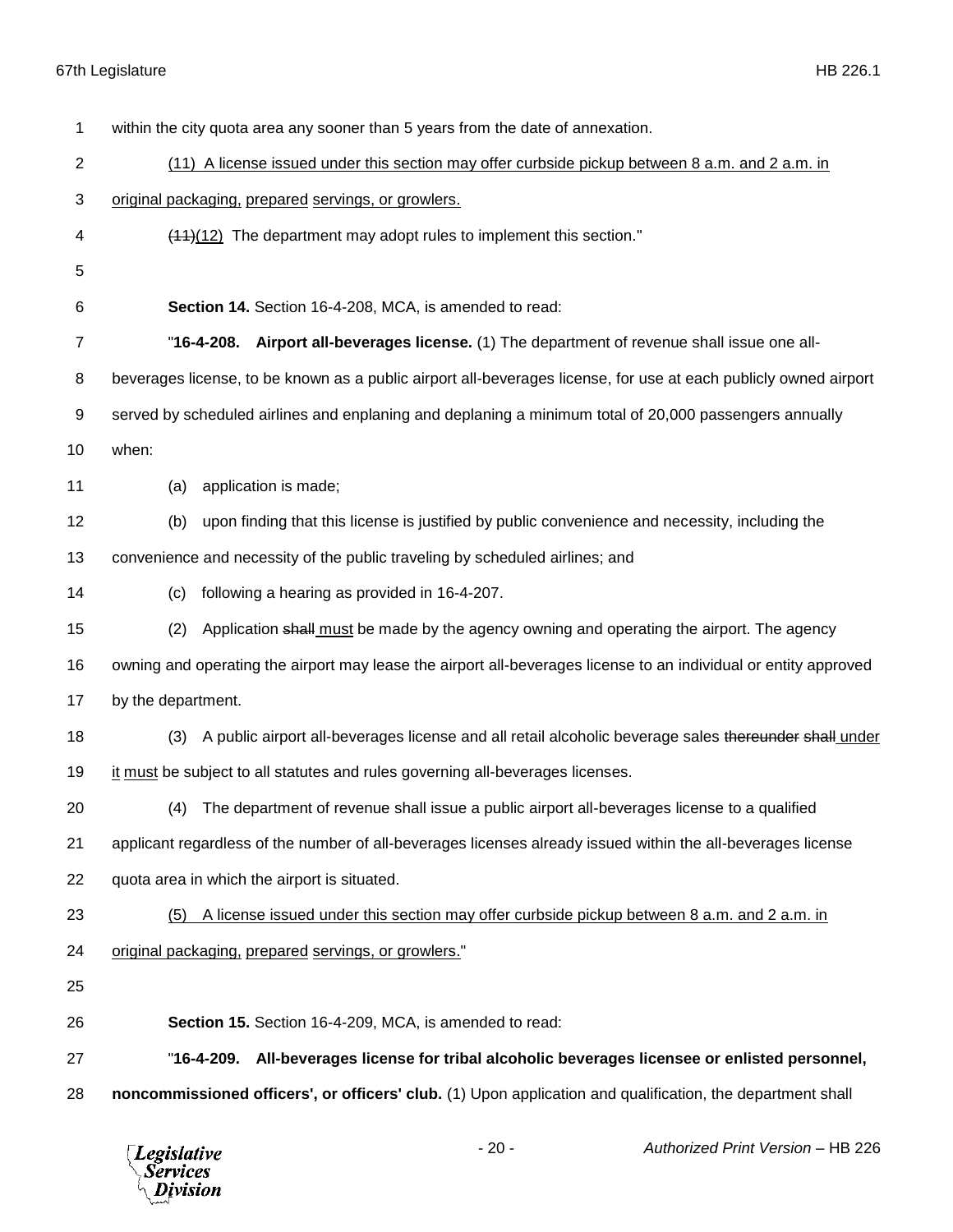| 1              | issue an all-beverages license to:                                                                                |
|----------------|-------------------------------------------------------------------------------------------------------------------|
| $\overline{c}$ | a tribal alcoholic beverages licensee who operates the business within the exterior boundaries of a<br>(a)        |
| 3              | Montana Indian reservation under a tribal license issued prior to January 1, 1985;                                |
| 4              | an enlisted personnel, noncommissioned officers', or officers' club located on a state or federal<br>(b)          |
| 5              | military reservation in Montana on May 13, 1985.                                                                  |
| 6              | A license issued under the provisions of subsection (1) is not subject to the quota limitations of 16-<br>(2)     |
| 7              | 4-201.                                                                                                            |
| 8              | (3)<br>Upon application and approval by the department, a license issued under subsection $(1)(a)$ may            |
| 9              | be transferred to another qualified applicant, but the license may be transferred only to a location within the   |
| 10             | quota area and the exterior boundaries of the Montana Indian reservation for which the license was originally     |
| 11             | issued.                                                                                                           |
| 12             | A license issued under this section is subject to all statutes and rules governing all-beverages<br>(4)           |
| 13             | licenses.                                                                                                         |
| 14             | A license issued under this section may offer curbside pickup between 8 a.m. and 2 a.m. in<br>(5)                 |
| 15             | original packaging, prepared servings, or growlers."                                                              |
| 16             |                                                                                                                   |
| 17             | Section 16. Section 16-4-213, MCA, is amended to read:                                                            |
| 18             | "16-4-213. Resort retail all-beverages licenses. (1) After a resort area has been approved,                       |
| 19             | applications may be filed with the department for the issuance of resort retail all-beverages licenses within the |
| 20             | resort area.                                                                                                      |
| 21             | (a) Except as provided in subsections $(2)(b)$ and $(2)(c)$ , the department may issue one resort retail<br>(2)   |
| 22             | all-beverages license for the first 100 accommodation units and an additional license for each additional 50      |
| 23             | accommodation units within an approved resort area as long as the recreational facilities under 16-4-212 have     |
| 24             | also been completed.                                                                                              |
| 25             | For a resort area with a perimeter containing at least 1,000 contiguous acres that has a current<br>(b)           |
| 26             | actual valuation of completed recreational facilities, including land and improvements, of not less than \$30     |
| 27             | million, the department may issue up to 10 resort retail all-beverages licenses regardless of the number of       |
| 28             | accommodation units.                                                                                              |
|                |                                                                                                                   |

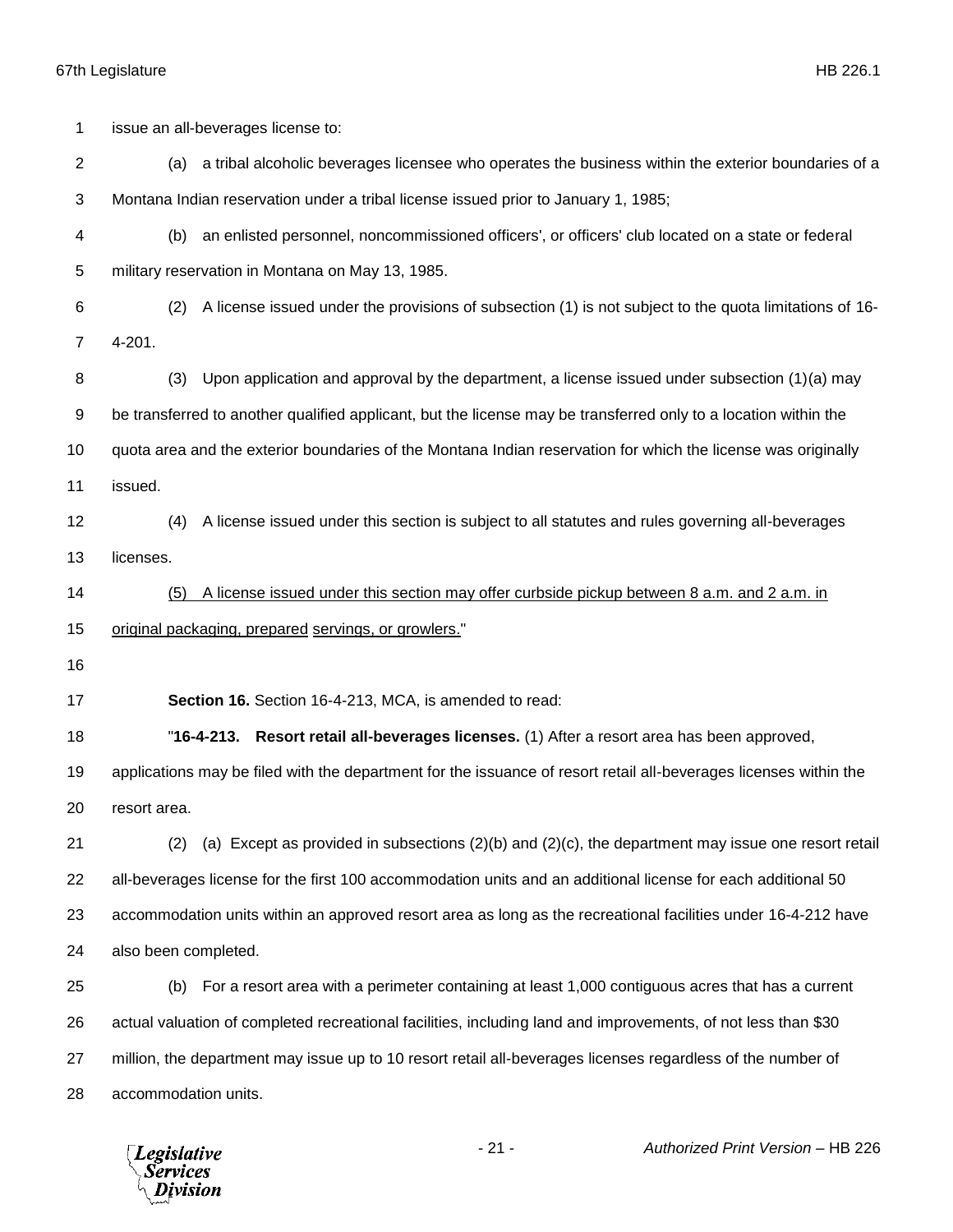| 1                       | A resort area designation application to the department that received approval prior to January 1,<br>(c)          |
|-------------------------|--------------------------------------------------------------------------------------------------------------------|
| $\overline{\mathbf{c}}$ | 1999, is entitled to the issuance of one resort retail all-beverages license for a \$20,000 license fee. Any       |
| 3                       | additional resort retail all-beverages licenses issued to a resort area under this subsection (2)(c) must meet the |
| 4                       | accommodation unit requirement in subsection $(2)(a)$ of this section and pay the license fee and renewal fees     |
| 5                       | as provided in 16-4-501.                                                                                           |
| 6                       | For purposes of this code, "accommodation unit" means a unit that is available for short-term<br>(d)               |
| $\overline{7}$          | guest rental and includes:                                                                                         |
| 8                       | a single-family home;<br>(i)                                                                                       |
| 9                       | (ii) a single unit of an apartment, condominium, or multiplex;                                                     |
| 10                      | (iii) a single room of a hotel or motel; or                                                                        |
| 11                      | (iv) similar living space for occupants making up a single household. A space under this subsection                |
| 12                      | $(2)(d)(iv)$ must be distinctly separated from other living spaces within the building and have its own sleeping,  |
| 13                      | bath, and toilet facilities.                                                                                       |
| 14                      | Regardless of how many resort area all-beverages licenses are issued in a resort area, no more<br>(3)              |
| 15                      | than 20 gambling machine permits may be issued for the resort area.                                                |
| 16                      | A resort retail all-beverages license within the resort area:<br>(4)                                               |
| 17                      | is subject to all other requirements of an all-beverages license in this code;<br>(a)                              |
| 18                      | is not subject to the quota limitations set forth in 16-4-201; and<br>(b)                                          |
| 19                      | is transferable to another location within the boundaries of the resort area or to another owner to<br>(c)         |
| 20                      | be used at a location within the boundaries of the resort area.                                                    |
| 21                      | For licenses issued under this section, the delivery of alcohol is allowed to the accommodation<br>(5)             |
| 22                      | units on the designated resort area property as long as the purchaser is present, the purchaser's age is verified, |
| 23                      | and the purchaser is not intoxicated.                                                                              |
| 24                      | A license issued under this section may offer curbside pickup between 8 a.m. and 2 a.m. in<br>(6)                  |
| 25                      | original packaging, prepared servings, or growlers.                                                                |
| 26                      | Employees of the resort licensee who sell, serve, or deliver alcohol must be trained as provided<br>(6)(7)         |
| 27                      | in 16-4-1005."                                                                                                     |
| 28                      |                                                                                                                    |

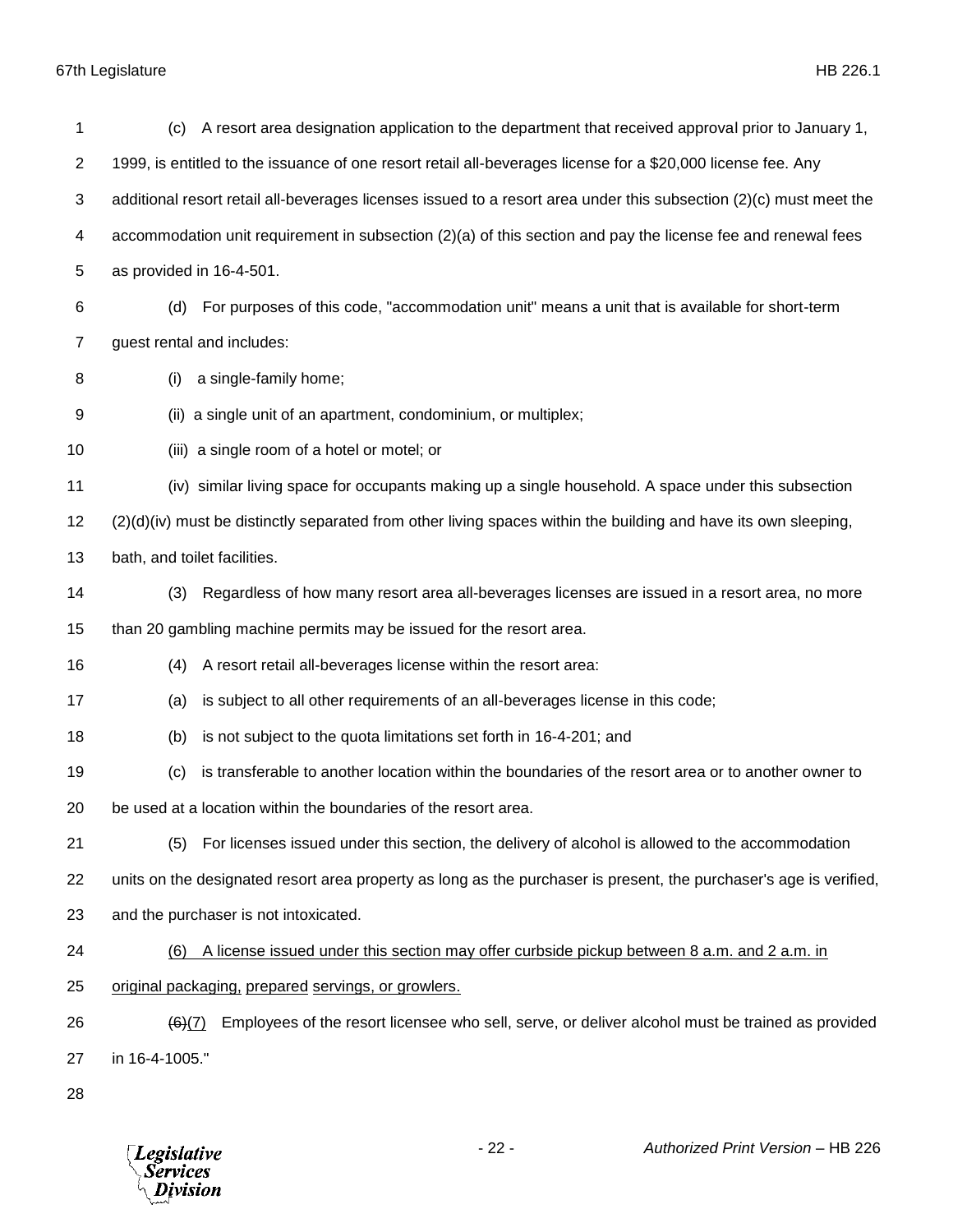| 1              | Section 17. Section 16-4-312, MCA, is amended to read:                                                           |
|----------------|------------------------------------------------------------------------------------------------------------------|
| $\overline{c}$ | <b>Domestic distillery.</b> (1) A distillery located in Montana and licensed pursuant to 16-4-311<br>"16-4-312.  |
| 3              | may:                                                                                                             |
| 4              | import necessary products in bulk;<br>(a)                                                                        |
| 5              | bottle, produce, blend, store, transport, or export liquor that it produces;<br>(b)                              |
| 6              | perform those operations that are permitted for bonded distillery premises under applicable<br>(c)               |
| 7              | regulations of the United States department of the treasury.                                                     |
| 8              | (a) A distillery that is located in Montana and licensed pursuant to 16-4-311 shall sell liquor to the<br>(2)    |
| 9              | department under this code, and the department shall include the distillery's liquor as a listed product.        |
| 10             | The distillery may use a common carrier for delivery of the liquor to the department.<br>(b)                     |
| 11             | A distillery that produces liquor within the state under this subsection (2) shall maintain records of<br>(c)    |
| 12             | all sales and shipments. The distillery shall furnish monthly and other reports concerning quantities and prices |
| 13             | of liquor that it ships to the department and other information that the department may determine to be          |
| 14             | necessary to ensure that distribution of liquor within this state conforms to the requirements of this code.     |
| 15             | A microdistillery may:<br>(3)                                                                                    |
| 16             | provide, with or without charge, not more than 2 ounces of liquor that it produces at the<br>(a)                 |
| 17             | microdistillery to consumers for consumption on the premises-prepared servings though curbside pickup            |
| 18             | between 10 a.m. and 8 p.m. or consumption on the premises between 10 a.m. and 8 p.m.; or A microdistillery       |
| 19             | may not sell or give more than 2 ounces of liquor to an individual for on-premises consumption during a          |
| 20             | business day.                                                                                                    |
| 21             | sell liquor in original packaging that it produces at retail at the distillery between the hours of 8<br>(b)     |
| 22             | a.m. and 2 a.m. directly to the consumer, including curbside pickup, for off-premises consumption if:            |
| 23             | not more than 1.75 liters a day is sold to an individual; and<br>(i)                                             |
| 24             | (ii) the minimum retail price as determined by the department is charged."                                       |
| 25             |                                                                                                                  |
| 26             | Section 18. Section 16-4-420, MCA, is amended to read:                                                           |
| 27             | "16-4-420. Restaurant beer and wine license -- competitive bidding -- rulemaking. (1) The                        |
| 28             | department shall issue a restaurant beer and wine license to an applicant whenever the department determines     |

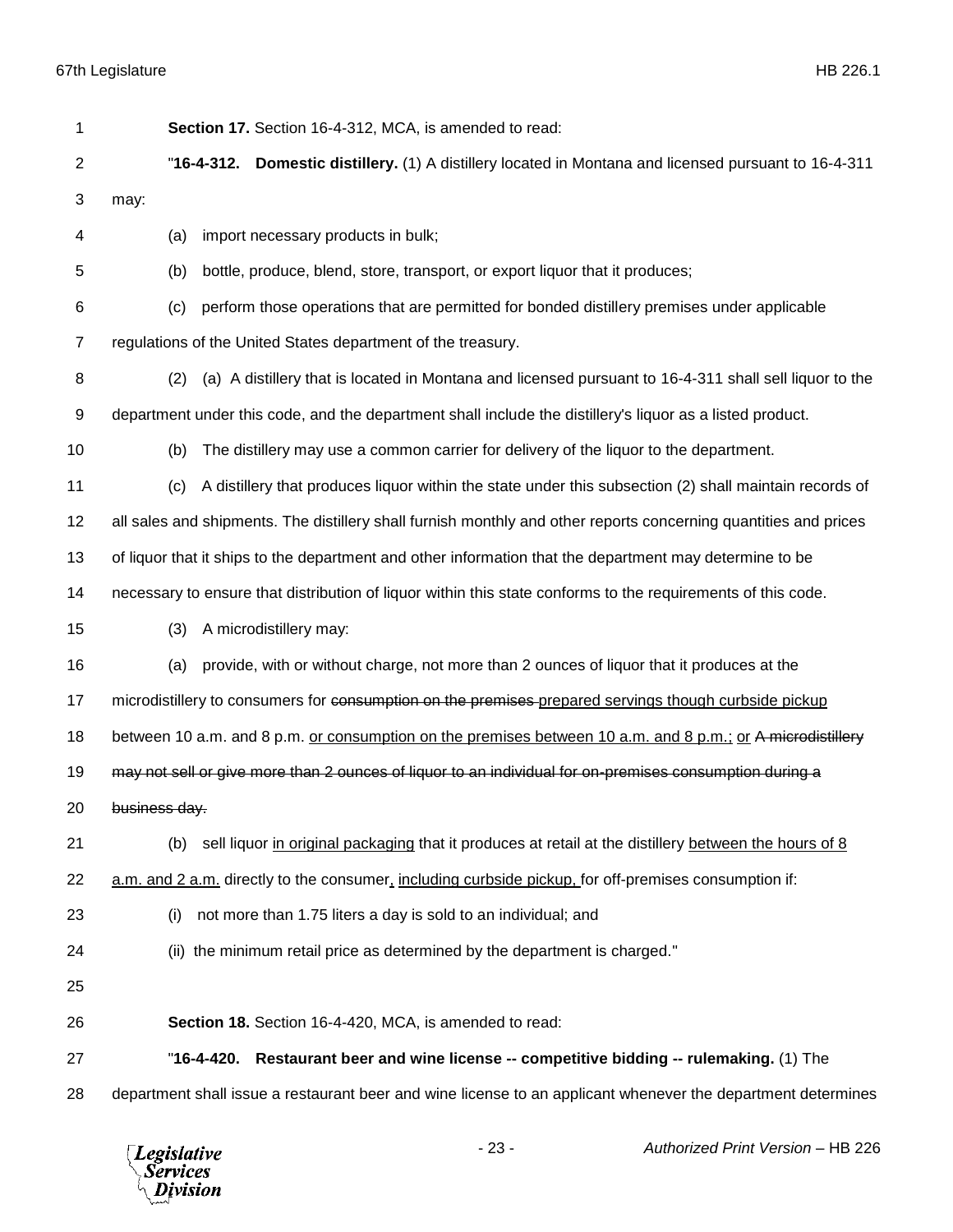that the applicant, in addition to satisfying the requirements of this section, meets the following qualifications and conditions: (a) the applicant complies with the licensing criteria provided in 16-4-401 for an on-premises consumption license; (b) the applicant operates a restaurant at the location where the restaurant beer and wine license will be used or satisfies the department that: (i) the applicant intends to open a restaurant that will meet the requirements of subsection (6) and 8 intends to operate the restaurant so that at least 65% of the restaurant's gross income during its first year of operation is expected to be the result of the sale of food; (ii) the restaurant beer and wine license will be used in conjunction with that restaurant, that the restaurant will serve beer and wine only to a patron who orders food, and that beer and wine purchases will be stated on the food bill; and (iii) the restaurant will serve beer and wine from a service bar, as service bar is defined by the department by rule; (c) the applicant understands and acknowledges in writing on the application that this license prohibits the applicant from being licensed to conduct any gaming or gambling activity or operate any gambling machines and that if any gaming or gambling activity or machine exists at the location where the restaurant

beer and wine license will be used, the activity must be discontinued or the machines must be removed before

19 the restaurant beer and wine license takes effect; and

 (d) the applicant states the planned seating capacity of the restaurant, if it is to be built, or the current seating capacity if the restaurant is operating.

- (2) (a) A restaurant that has an existing retail license for the sale of beer, wine, or any other alcoholic beverage may not be considered for a restaurant beer and wine license at the same location.
- (b) (i) An on-premises retail licensee who sells the licensee's existing retail license may not apply for a license under this section for a period of 1 year from the date that license is transferred to a new purchaser.

 (ii) A person, including an individual, with an ownership interest in an existing on-premises retail license that is being transferred to a new purchaser may not attain an ownership interest in a license applied for under this section for a period of 1 year from the date that the existing on-premises retail license is transferred

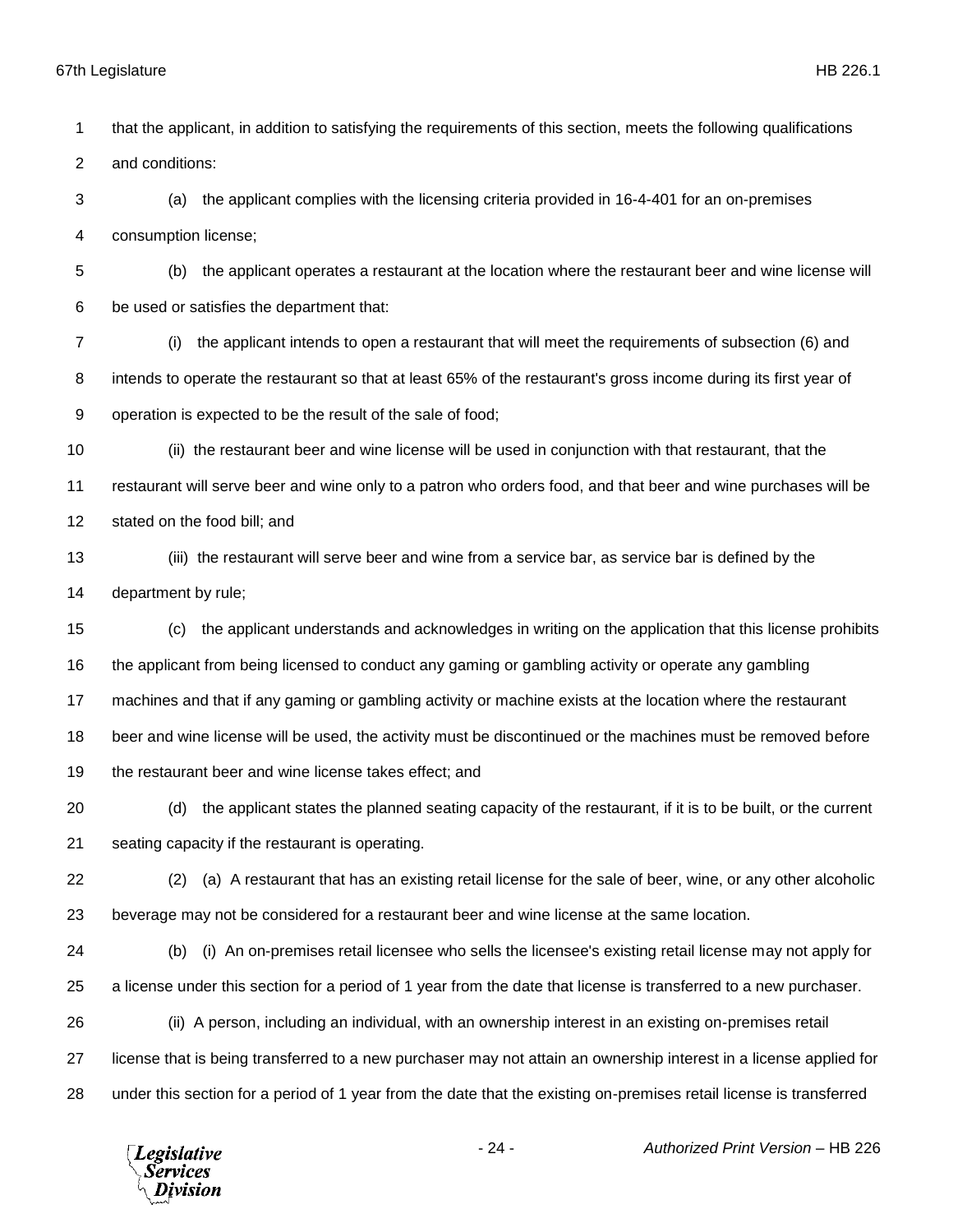to a new purchaser.

 (3) A completed application for a license under this section and the appropriate application fee, as provided in subsection (11), must be submitted to the department. The department shall investigate the items relating to the application as described in subsections (3)(a) and (3)(b). Based on the results of the investigation and the exercise of its sound discretion, the department shall determine whether:

(a) the applicant is qualified to receive a license; and

(b) (i) the applicant's premises are suitable for the carrying on of the business;

 (ii) the applicant is qualified to receive a license prior to a determination that the applicant's premises are suitable for carrying on with the business in accordance with 16-4-417; or

 (iii) if the applicant has already been issued a license, the proposed premises are suitable for the carrying on of the business and the seating capacity stated on the application is correct.

 (4) An application for a beer and wine license submitted under this section is subject to the provisions of 16-4-203, 16-4-207, and 16-4-405.

 (5) If a premises proposed for licensing under this section is a new or remodeled structure, then the department may issue a license prior to completion of the premises based on reasonable evidence, including a statement from the applicant's architect or contractor confirming that the seating capacity stated on the application is correct, that the premises will be suitable for the carrying on of business as a bona fide restaurant, as defined in subsection (6). If a license is issued without a premises, the license will immediately

be placed on nonuse status until the premises are approved subject to 16-4-417.

(6) (a) For purposes of this section, "restaurant" means a public eating place:

(i) where individually priced meals are prepared and served for on-premises consumption;

 (ii) where at least 65% of the restaurant's annual gross income from the operation must be from the sale of food and not from the sale of alcoholic beverages. Each year after a license is issued, the applicant shall file with the department a statement, in a form approved by the department, attesting that at least 65% of the gross income of the restaurant during the prior year resulted from the sale of food.

 (iii) that has a dining room, a kitchen, and the number and kinds of employees necessary for the preparation, cooking, and serving of meals in order to satisfy the department that the space is intended for use as a full-service restaurant; and

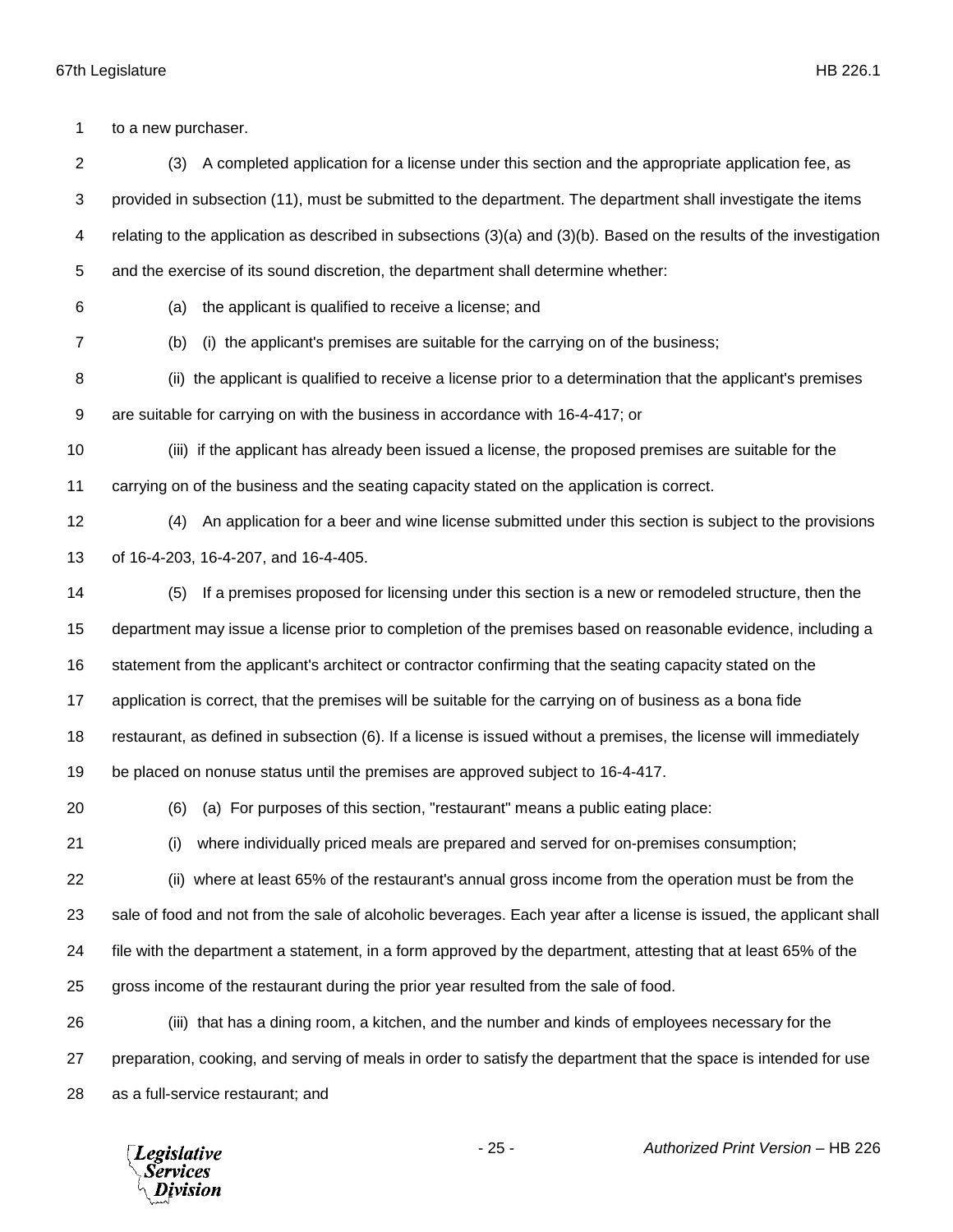(iv) that serves an evening dinner meal at least 4 days a week for at least 2 hours a day between the 2 hours of 5 p.m. and 11 p.m. The provisions of subsection (6)(b) and this subsection (6)(a)(iv) do not apply to a restaurant for which a restaurant beer and wine license is in effect as of April 9, 2009, or to subsequent renewals of that license. (b) The term does not mean a fast-food restaurant that, excluding any carry-out business, serves a majority of its food and drink in throw-away containers not reused in the same restaurant. (7) (a) A restaurant beer and wine license not issued through a competitive bidding process as

 provided in 16-4-430 may be transferred, on approval by the department, from the original applicant to a new owner of the restaurant only after 1 year of use by the original owner, unless that transfer is due to the death of an owner.

 (b) A license issued under this section may be jointly owned, and the license may pass to the surviving joint tenant upon the death of the other tenant. However, the license may not be transferred to any other person or entity by operation of the laws of inheritance or succession or any other laws allowing the transfer of property upon the death of the owner in this state or in another state.

 (c) An estate may, upon the sale of a restaurant that is property of the estate and with the approval of the department, transfer a restaurant beer and wine license to a new owner.

(8) (a) The department shall issue a restaurant beer and wine license to a qualified applicant:

 (i) except as provided in subsection (8)(c), for a restaurant located in a quota area with a population of 5,000 persons or fewer, as the quota area population is determined in 16-4-105, if the number of restaurant beer and wine licenses issued in that quota area is equal to or less than 80% of the number of beer licenses that may be issued in that quota area pursuant to 16-4-105;

 (ii) for a restaurant located in a quota area with a population of 5,001 to 20,000 persons, as the quota area population is determined in 16-4-105, if the number of restaurant beer and wine licenses issued in that quota area is equal to or less than 160% of the number of beer licenses that may be issued in that quota area pursuant to 16-4-105;

 (iii) for a restaurant located in a quota area with a population of 20,001 to 60,000 persons, as the quota area population is determined in 16-4-105, if the number of restaurant beer and wine licenses issued in that quota area is equal to or less than 100% of the number of beer licenses that may be issued in that quota area

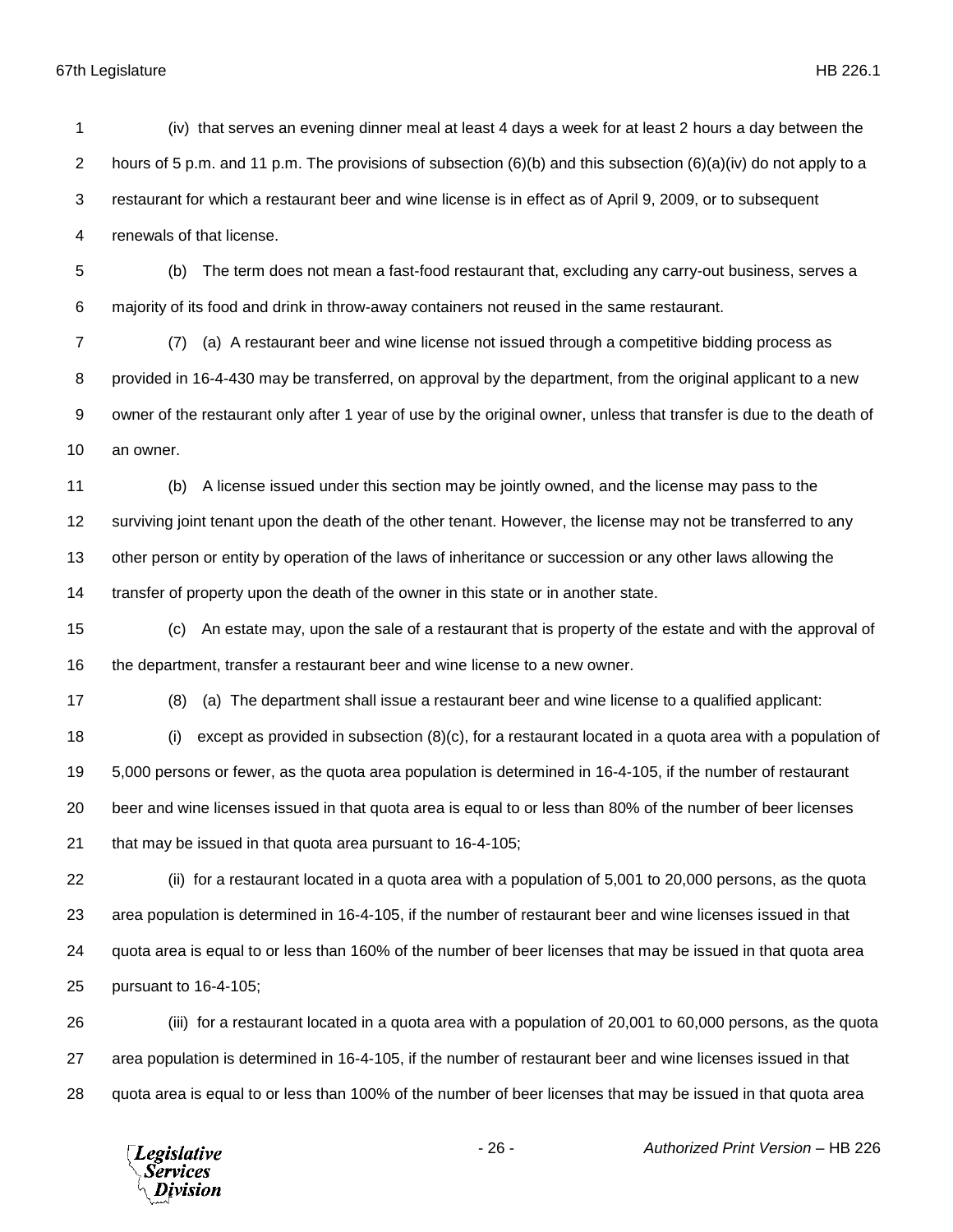pursuant to 16-4-105;

 (iv) for a restaurant located in a quota area with a population of 60,001 persons or more, as the quota area population is determined in 16-4-105, if the number of restaurant beer and wine licenses issued in that quota area is equal to or less than 80% of the number of beer licenses that may be issued in that quota area pursuant to 16-4-105; and

 (v) for a restaurant located in a quota area that is also a resort community, as defined in 7-6-1501, if the number of restaurant beer and wine licenses issued in the quota area that is also a resort community is equal to or less than 200% of the number of beer licenses that may be issued in that quota area pursuant to 16- 4-105.

 (b) In determining the number of restaurant beer and wine licenses that may be issued under this 11 subsection (8) based on the percentage amounts described in subsections  $(8)(a)(i)$  through  $(8)(a)(v)$ , the department shall round to the nearer whole number.

 (c) If the department has issued the number of restaurant beer and wine licenses authorized for a quota area under subsection (8)(a)(i), there must be a one-time adjustment of four additional licenses for that quota area.

 (d) (i) When the 5-mile boundary of one incorporated city or incorporated town overlaps the 5-mile boundary of another incorporated city or incorporated town, the quota area for each city or town terminates in a straight line equidistant between each city or town. A license that is restricted by quota limitations in this section may not be located farther than:

(A) the county boundary within which the incorporated city or incorporated town is located; or

 (B) the line that separates the incorporated city's or incorporated town's boundary from another incorporated city or incorporated town as specified in this section.

 (ii) If there are more than two overlapping quota areas, the quota area for each city or town terminates from the center of the overlap in a straight line to the intersecting exterior point of overlap. Licenses existing as of November 24, 2017, will be designated as belonging to whichever quota area they are in as a result of the straight line equidistant between each city or town, except for the following:

 (A) In the Helena and East Helena previously combined quota area, the straight line will be drawn connecting the two outermost edges of the Helena corporate boundaries and extend outward to the quota area

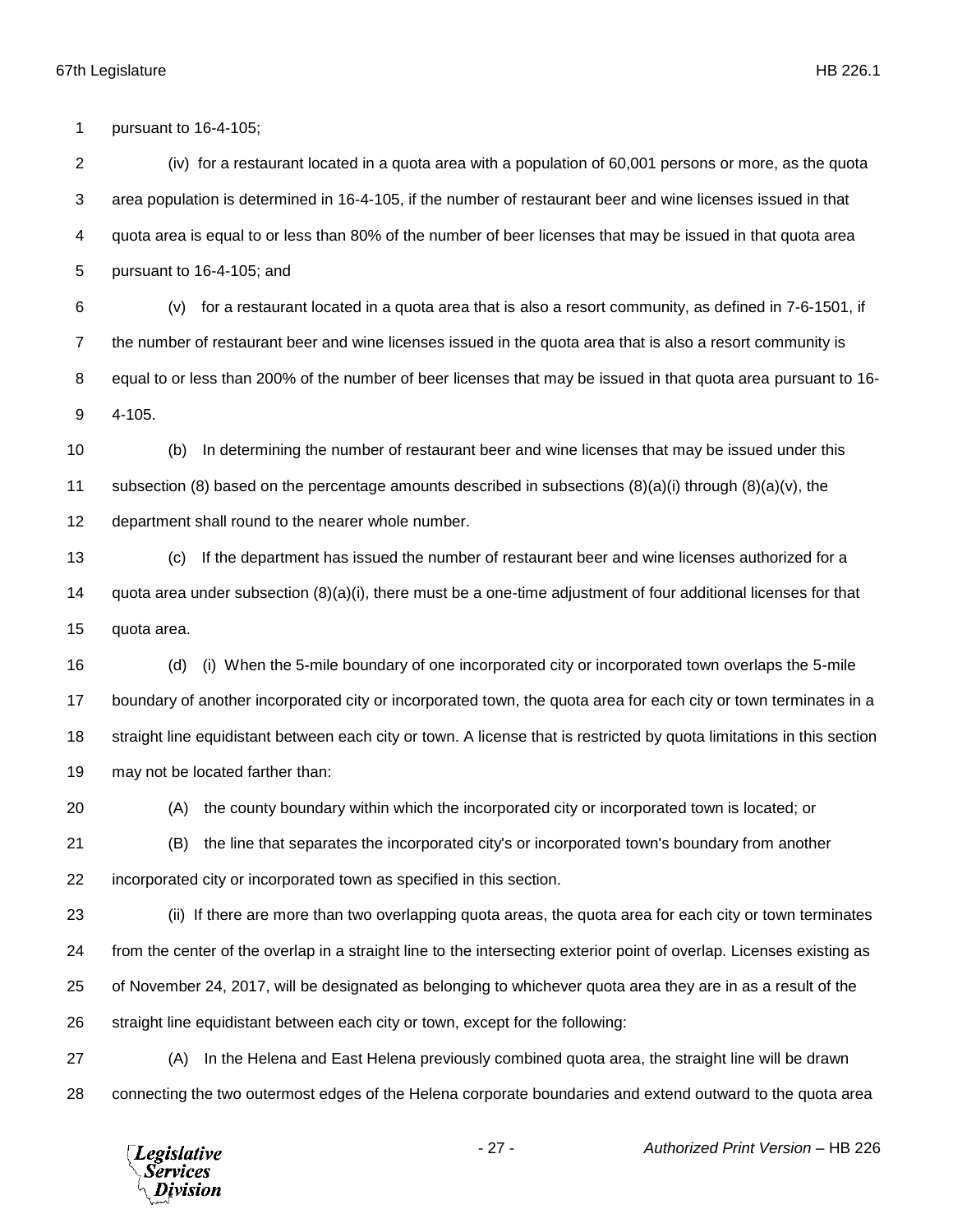boundaries. Any license existing as of November 24, 2017, with a physical address of Helena will become a Helena license or with a physical address of East Helena will become an East Helena license, regardless of where it falls in the new quota areas.

 (B) In the Pinesdale and Hamilton previously combined quota area, the straight line will be drawn along Mill Creek road to the quota area boundaries.

 (C) In the Polson and Ronan quota areas, the straight line will be drawn from U.S. highway 93 west on Pablo West road to the quota area boundary and east on Clairmont road extending out to the quota area boundary. Any license existing as of November 24, 2017, within the Polson quota area will become a Polson license, regardless of where it falls in the new quota areas. Any license existing as of November 24, 2017, within the Ronan quota area will become a Ronan license, regardless of where it falls in the new quota areas. (9) (a) For a period of 12 years after November 24, 2017, existing licenses or licenses that resulted from applications in process as of November 24, 2017, in either of two quota areas that were established as provided in 16-4-105 and subsection (8)(d) of this section may be transferred between the two quota areas if

they were part of the combined quota area prior to November 24, 2017.

 (b) If any new restaurant beer and wine licenses are allowed by separating a combined quota area that existed as of November 24, 2017, as provided in 16-4-105 and subsection (9)(a) of this section, the department shall publish the availability of no more than one new restaurant beer and wine license a year until 18 the quota has been reached.

 (c) If any new restaurant beer and wine licenses are allowed by license transfers as provided in subsection (9)(a), the department may publish the availability of more than one new license a year until the quota has been reached.

 (10) Except as provided in subsection (9)(b), when more than one new restaurant beer and wine license becomes available at the same time in the same quota area, the department shall conduct a separate competitive bidding process at separate times for each available license.

 (11) When a restaurant beer and wine license becomes available by the initial issuance of licenses under this section or as the result of an increase in the population in a quota area, the nonrenewal of a restaurant beer and wine license, or the lapse or revocation of a license by the department, then the department shall advertise the availability of the license in the quota area for which it is available.

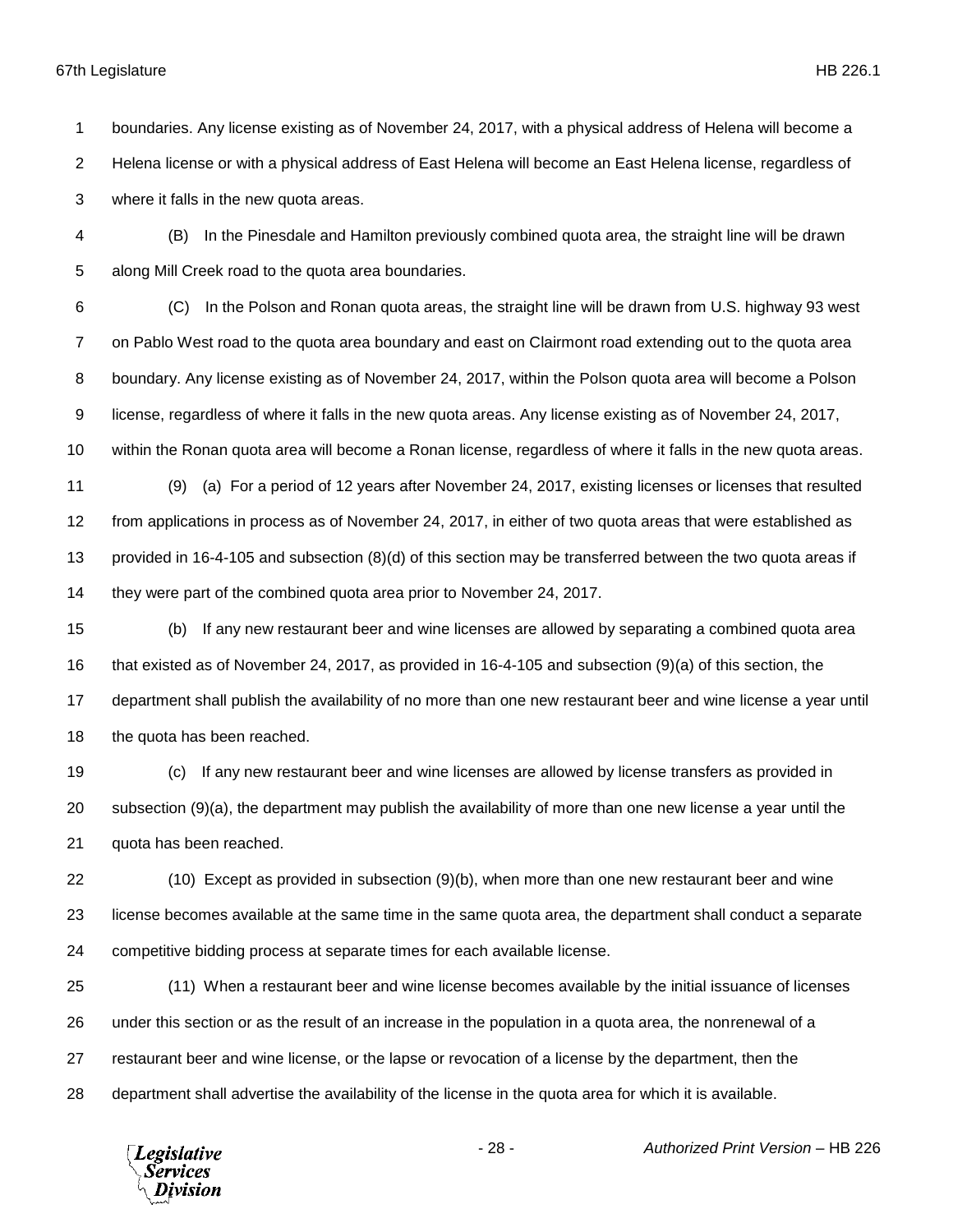| 1              | (12) When the department determines that a quota area is eligible for a new restaurant beer and wine                  |
|----------------|-----------------------------------------------------------------------------------------------------------------------|
| $\overline{2}$ | license under subsection (9) or (11), the department shall use a competitive bidding process as provided in 16-       |
| 3              | 4-430 to determine the party afforded the opportunity to apply for a new license.                                     |
| 4              | (13) Under a restaurant beer and wine license, beer Beer and wine may not be sold for off-premises                    |
| 5              | consumption, including curbside pickup, during the hours of 11 a.m. and 11 p.m. in original packaging,                |
| 6              | prepared servings, or growlers. If offering off-premises sales, food must also be ordered, the beer or wine must      |
| $\overline{7}$ | be stated on the food bill, and the sales must count toward the 65% limit as provided in this section.                |
| 8              | (14) An application for a restaurant beer and wine license must be accompanied by a fee equal to 20%                  |
| 9              | of the initial licensing fee. If the department does not decide either to grant or to deny the license within 4       |
| 10             | months of receipt of a complete application, the department shall pay interest on the application fee at the rate     |
| 11             | of 1% a month until a license is issued or the application is denied. Interest may not accrue during any period       |
| 12             | that the processing of an application is delayed by reason of a protest filed pursuant to 16-4-203 or 16-4-207. If    |
| 13             | the department denies an application, the application fee, plus any interest, less a processing fee established       |
| 14             | by rule, must be refunded to the applicant. Upon the issuance of a license, the licensee shall pay the balance of     |
| 15             | the initial licensing fee. The amount of the initial licensing fee is determined according to the following schedule: |
| 16             | \$5,000 for restaurants with a stated seating capacity of 60 persons or fewer;<br>(a)                                 |
| 17             | \$10,000 for restaurants with a stated seating capacity of 61 to 100 persons; or<br>(b)                               |
| 18             | \$20,000 for restaurants with a stated seating capacity of 101 persons or more.<br>(c)                                |
| 19             | (15) The annual fee for a restaurant beer and wine license is \$400.                                                  |
| 20             | (16) If a restaurant licensed under this part increases the stated seating capacity of the licensed                   |
| 21             | restaurant or if the department determines that a licensee has increased the stated seating capacity of the           |
| 22             | licensed restaurant, then the licensee shall pay to the department the difference between the fees paid at the        |
| 23             | time of filing the original application and issuance of a license and the applicable fees for the additional seating. |
| 24             | (17) The number of beer and wine licenses issued to restaurants with a stated seating capacity of 101                 |
| 25             | persons or more may not exceed 25% of the total licenses issued.                                                      |
| 26             | (18) Possession of a restaurant beer and wine license is not a qualification for licensure of any gaming              |
| 27             | or gambling activity. A gaming or gambling activity may not occur on the premises of a restaurant with a              |
| 28             | restaurant beer and wine license.                                                                                     |